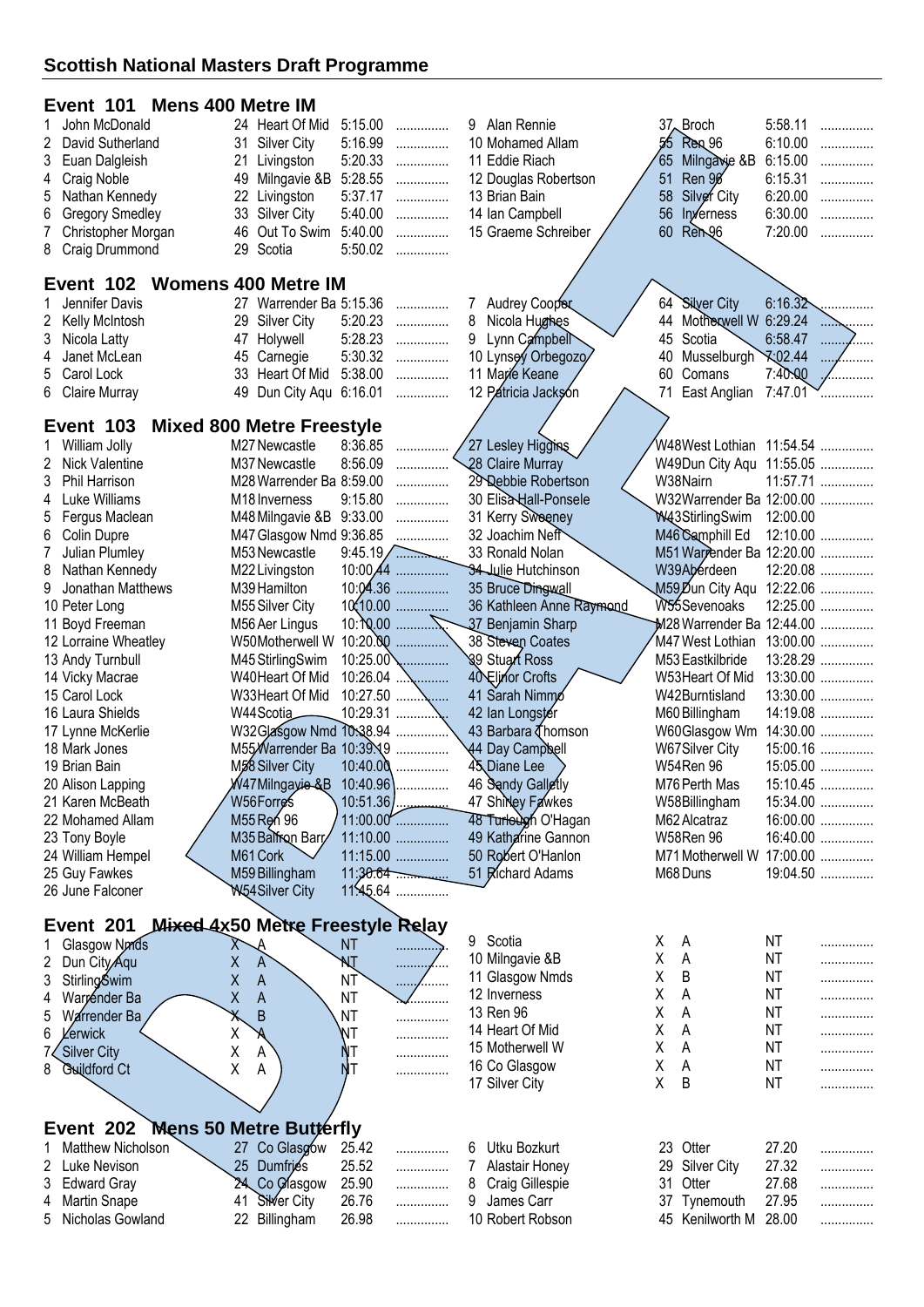| 11 Drew Johnston                             |            | 32 Nairn                         | 28.14              | .              |        | 45 Douglas Robertson          | 51 | Ren 96                                | 32.45   | .      |
|----------------------------------------------|------------|----------------------------------|--------------------|----------------|--------|-------------------------------|----|---------------------------------------|---------|--------|
| 12 Euan Dalgleish                            | 21         | Livingston                       | 28.20              |                |        | 46 Simon Hindshaw             |    | 61 Warrender Ba 32.50                 |         |        |
|                                              |            |                                  |                    | .              |        |                               |    |                                       |         | .      |
| 13 Andrew Farrell                            | 40         | Templeogue                       | 28.25              | .              |        | 47 Christopher Morgan         | 46 | <b>Out</b> To Swim                    | 32.62   |        |
| 14 Matthew Lambert                           | 37         | <b>Brighton Dol</b>              | 28.32              | .              |        | 48 Stephen Allen              | 58 | East Leeds                            | 32.72   |        |
| 15 Duncan Ross                               | 21         | Ren 96                           | 28.36              | .              |        | 49 Gary Tulloch               | 39 | Lerwick                               | 32.80   | .      |
| 16 Christopher Tait                          | 43         | <b>Brighton Dol</b>              | 28.50              | .              |        | 50 Eddie Riach                | 65 | Milngavie &B                          | 33.02   | .      |
| 17 Donald Griffiths                          | 26         | Dun City Aqu                     | 28.50              | .              |        | 51 Stewart Maxwell            | 61 | Dun City Aqu 33.15                    |         |        |
| 18 Thomas Primavesi                          | 24         | Newcastle                        | 28.70              | .              |        | 52 Mark Jones                 | 55 | Warrender Ba 33.50                    |         | .      |
| 19 Jerry O'Riordan                           | 44         | Guildford Ct                     | 28.72              | .              |        | 53 Peter Richardson           | 56 | Glasgow Wm 33.50                      |         | .      |
|                                              |            |                                  |                    |                |        |                               | 39 |                                       |         |        |
| 20 Colin Dupre                               | 47         | Glasgow Nmd 28.81                |                    | .              |        | 54 Roy Armstrong              |    | North Lan S <sub>N</sub> 34.00        |         | .      |
| 21 Bjorn Sigmund Andersen                    | 55         | Sanderfjord                      | 29.00              | .              |        | 55 Adam Caton                 | 32 | <b>Silver City</b>                    | 34.00   |        |
| 22 Jacob Duncan                              | 19         | Nairn                            | 29.05              | .              |        | 56 Gregor Beattie             | 29 | <b>Motherwell W</b>                   | 34.00   |        |
| 23 Rafal Kaczynski                           | 33         | Co Manch Aq 29.54                |                    | .              |        | 57 Chris Monsrieff            | 62 | Inverleith                            | 34.06   |        |
| 24 Jason Kenney                              | 48         | Warrender Ba 29.60               |                    | .              |        | 58 Fabian Bull                | 46 | Brighton Dol                          | 34.50   | .      |
| 25 Gregory Smedley                           | 33         | Silver City                      | 29.61              | .              |        | 59 Guy Fawkes                 | 59 | Billingham                            | 34.75   |        |
| 26 Ian McKay                                 | 62         | Musselburgh                      | 29.73              | .              |        | 60 Logan Mitchell             | 30 | Scotia                                | 35.00   |        |
| 27 Mads Troldborg                            | 40         | <b>Silver City</b>               | 29.99              |                |        | 61 Adam Nicholson             | 40 |                                       | 35.00   |        |
|                                              |            |                                  |                    | .              |        |                               |    | <b>Cally Mast</b>                     |         |        |
| 28 Ed Meighan                                | 47         | Motherwell W 30.01               |                    | .              |        | 62 Graham Pearson             | 66 | Carlisle Aq                           | 35.28   |        |
| 29 Jonathan Matthews                         | 39         | Hamilton                         | 30.07              | .              |        | 63 Stewart Gáirns             | 52 | Banff&Buchan 35.41                    |         |        |
| 30 Myles Little                              | 49         | Carlisle Aq                      | 30.51              | .              |        | 64 Colin Kelly                | 40 | Ren 96                                | 35.89   | .      |
| 31 Gordon Belbin                             | 56         | Ulverston                        | 30.58              | .              |        | 65 David Sheen                | 61 | Warrender Ba 36.14                    |         | .      |
| 32 Neil Storey                               | 51         | Helensburgh                      | 30.66              | .              |        | 66 Simon Collins              | 54 | Lerwick                               | 37.20   | .      |
| 33 James Black                               | 37         | Carnoustie                       | 30.74              | .              |        | 67 Joan Figuerola Hurtado     | 28 | Warrender Ba 37.64                    |         | .      |
| 34 Frank Are Berggren                        | 48         | Sanderfjord                      | 30.83              |                |        | 68 Kris Copeland              | 36 | Y.A.A.B.A.                            | 37.65   |        |
|                                              |            |                                  |                    | .              |        |                               |    |                                       |         |        |
| 35 Stewart Craig Ferguson                    | 48         | Motherwell W 30.88               |                    | .              |        | 69 Alan McMullan              | 65 | Bangor                                | 37.83   |        |
| 36 David Sutherland                          | 31         | <b>Silver City</b>               | 30.89              | . <del>.</del> |        | 70 Marc Mills                 | 48 | Scotta                                | 38.12   | .      |
| 37 James Campbell                            | 52         | Milngavie &B                     | 30.92              | .              |        | <b>71 Stewart Halliday</b>    | 51 | Dun City Aqu                          | 38.39   |        |
| 38 Andrew Wheeler                            | 41         | <b>Silver City</b>               | 31.00              | .              |        | 72 Martin Waterhouse          | 60 | Øban                                  | 39.00   | .      |
| 39 Ian Sutherland                            | 26         | Heart Of Mid                     | 31/03              | .              |        | 73 Ranald Spicer              | 66 | Stranraer                             | 39.50   | .      |
| 40 Stephen Meeks                             | 55         | Inverness                        | 31.12              |                |        | 74 Stuart Thorn               | 29 | Scotia                                | 40.00   |        |
| 41 Gordon McGavin                            | 43         | Hamilton                         | 31.50              |                |        | 75 Graeme Beacham             | 55 | Ren 96                                | 40.00   |        |
|                                              |            |                                  |                    |                |        |                               |    |                                       |         | .      |
|                                              |            |                                  |                    |                |        |                               |    |                                       |         |        |
| 42 David Hogg                                | 54         | Glasgow Nmd 31.65                |                    |                |        | 76 Julian Reed                | 53 | Co Milton K                           | 49.88   | .      |
| 43 Murray Sheen                              | 21         | Warrender Ba 32.00               |                    |                |        | 77 an/Longster                | 60 | Billingham                            | 52.27   | .      |
| 44 Vivian Mongey                             | 58         | Aer Lingus                       | 32.17              |                |        | 78 Bert Philip                | 72 | <b>Silver City</b>                    | 53.78   | .      |
|                                              |            |                                  |                    |                |        |                               |    |                                       |         |        |
| Event 203                                    |            | <b>Womens 50 Metre Butterfly</b> |                    |                |        |                               |    |                                       |         |        |
|                                              |            |                                  |                    |                |        |                               | 48 |                                       |         |        |
| Rachel Donald                                | 23         | Swim-IT                          | 30.70              |                |        | 22 Lesley Higgins             |    | West Lothian 36.72                    |         |        |
| 2<br>Susan Fraser                            |            | <b>Free Style</b>                | 31.26              |                |        | <b>Alison Pirie</b>           |    | <b>Silver City</b>                    | 36.75   |        |
| 3<br>Kelly McIntosh                          |            | Silver City                      | 31.68              |                |        | 24 Janice Craig               | 47 | Milngavie &B                          | 36.84   |        |
| <b>Helen Downey</b><br>4                     | 35         | Cockermouth 31.80                |                    | .              |        | 25 Clare Murray               |    | 49 Dun City Aqu 36.94                 |         | .      |
| 5<br>Jane Grant                              | 48         | Dun City Aqu 31.82               |                    | .              |        | 26 Ailsa Main                 | 20 | Bridge O Don 37.00                    |         | .      |
| Karen McBeath<br>6                           | 56         | Forres                           | 32.25              | .              |        | 27 Niav <i>Halpin</i>         | 57 | Aer Lingus                            | 37.00   | .      |
| Dawn Coleman<br>7                            | 55         | St Thomas                        | 32.59              | .              |        | 28 Nichola Maasdorp           | 48 | Forres                                | 38.50   | .      |
|                                              | 40         |                                  |                    |                |        |                               |    |                                       |         |        |
| 8<br>Vicky Macrae                            |            | Heart Of Mid                     | 32.65              |                |        | 29 Pamela Wright              | 31 | Glasgow Nmd 39.40                     |         | .      |
| 9<br>Kirstin Geppert                         | 29         | Scotia                           | 33.18              | .              |        | 30 Sarah Kerr                 | 34 | Trojan                                | 40.00   | .      |
| 10 Shanine Urquhart                          | $24^\circ$ | Motherwell W 33.40               |                    | .              |        | 31 Margaret Smith             | 60 | Co Milton K                           | 40.00   | .      |
| 11 Heather Ingram                            | 20         | St Thomas                        | 33.43              | $\cdots$<br>.  |        | 32 Lynn Campbell              | 45 | Scotia                                | 40.82   | .      |
| 12 Catherine Leslie                          | 22         | Silver City                      | 33.50              | .              |        | 33 Julia Hector               | 65 | Inverclyde M                          | 42.00   | .      |
| 13 Fiona Donald                              | 25         | Swim-IT                          | 33.51              | .<br>.<br>.    |        | 34 Jannette Henderson         | 48 | Glasgow Nmd 42.10                     |         | .      |
| 14 Fiona McGibbon                            | 41         |                                  |                    | .              |        |                               | 51 |                                       |         |        |
|                                              |            | Inverness                        | 34.18              |                |        | 35 Elaine Craig               |    | Milngavie &B 43.44                    |         |        |
| 15 Susan Hoole                               | 45         | WarrenderBa 34.38                |                    | .              |        | 36 Patricia Jackson           | 71 | East Anglian                          | 43.94   | .      |
| 16 Digine Fraser                             | 52         | <b>Silver City</b>               | 34.52              | .              |        | 37 Valerie Lindsay            | 48 | Y.A.A.B.A.                            | 44.00   | .      |
| 17 Julie Curran                              | 49         | Motherwell W 35.30               |                    | .              |        | 38 Gillian Main               | 55 | <b>Silver City</b>                    | 52.50   | .      |
| 18 Sylwia Langiewicz                         | 33         | Inverness                        | 35.36              | .              |        | 39 Janice Naylor              | 73 | Inverleith                            | 1:02.00 | .      |
| 19 Rebecca Adam                              | 37         | Cally Mast                       | 35.98              | .              |        | 40 Katharine Gannon           | 58 | Ren 96                                | 1:05.00 | .      |
| 20 Linda Qliphant                            | 50         | Carhoustie                       | 36.20              | .              |        | 41 Lesley Nevin               | 54 | Motherwell W 1:05.05                  |         | .      |
| 21 Alison Findlater                          |            | 52 Silver City                   | '36.70             | .              |        |                               |    |                                       |         |        |
|                                              |            |                                  |                    |                |        |                               |    |                                       |         |        |
| Event 204                                    |            | Mens 200 Metre Backstroke        |                    |                |        |                               |    |                                       |         |        |
| Fraser McKane                                |            | 25 Swim-IT                       | 2:16.70            | .              | 5      | Craig Noble                   | 49 |                                       |         |        |
|                                              |            |                                  |                    |                |        |                               |    | Milngavie &B                          | 2:35.00 |        |
| <b>Nick Valentine</b><br>2                   | 37         | Newcastle                        | 2:16.70            | .              | 6      | Andrew Robertson              | 41 | Westhill                              | 2:38.24 | .      |
| Connor Wilson<br>3<br><b>Phil Brett</b><br>4 | 51         | 25 Heart Of Mid<br>StirlingSwim  | 2:25.00<br>2:35.00 | .<br>.         | 7<br>8 | Nathan Kennedy<br>Eddie Riach | 22 | Livingston<br>65 Milngavie &B 2:42.00 | 2:40.21 | .<br>. |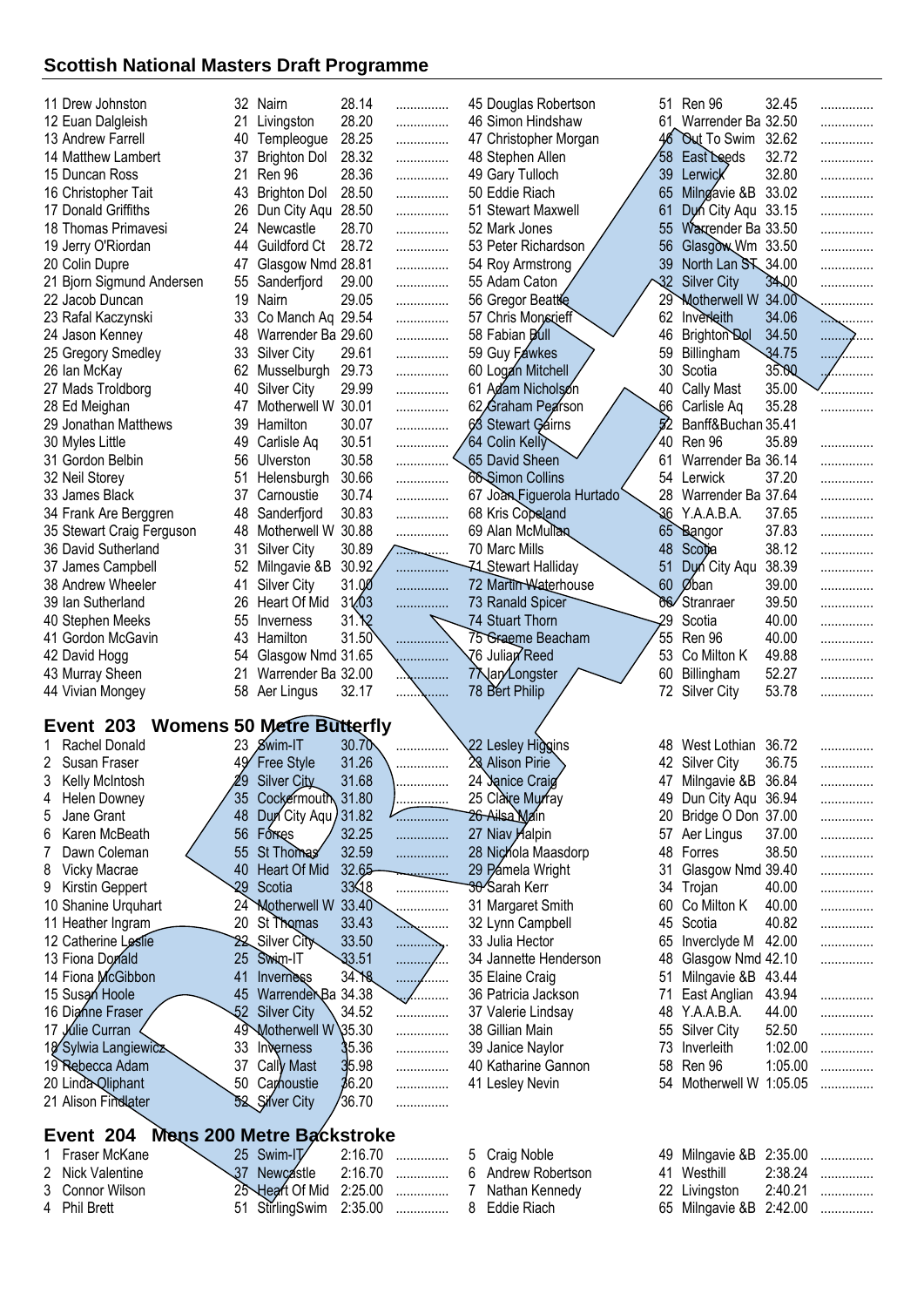|                                                 |     | 58 Aer Lingus                     | 2:43.68  |                |   | 14 Paul Gibson       |                           | 53 Carlisle Aq          | 3:01.28 |         |
|-------------------------------------------------|-----|-----------------------------------|----------|----------------|---|----------------------|---------------------------|-------------------------|---------|---------|
| 9 Vivian Mongey<br>10 Alan Rennie               | 37  | <b>Broch</b>                      | 2:47.68  | .              |   | 15 Graeme Beacham    |                           | 55 Ren 96               | 3:15.00 | .       |
|                                                 | 45  | Ren 96                            | 2:55.86  | .              |   | 16 Graeme Schreiber  | 60                        | <b>Ren</b> 96           | 3:35.00 | .       |
| 11 Christopher Gorman                           | 58  |                                   | 2:56.00  | .              |   |                      |                           | <b>Perth Mas</b>        | 4:14.68 | .       |
| 12 Brian Bain                                   |     | <b>Silver City</b>                |          | .              |   | 17 Sandy Galletly    | 76                        |                         |         | .       |
| 13 Ian Campbell                                 | 56  | Inverness                         | 3:00.00  | .              |   |                      |                           |                         |         |         |
| Event 205<br><b>Womens 200 Metre Backstroke</b> |     |                                   |          |                |   |                      |                           |                         |         |         |
|                                                 |     |                                   |          |                |   |                      |                           |                         | 2:53.90 |         |
| Kelly McIntosh<br>Sarah Matheson                |     | 29 Silver City                    | 2:28.81  | .              | 8 | Sylwia Langiewicz    | 33 <sup>°</sup>           | Inverness<br>Forfar     |         | .       |
| 2                                               | 23  | Inverness                         | 2:35.04  | .              |   | 9 Vicky Taylor       | 48                        |                         | 3:00.00 | .       |
| 3<br><b>Helen Downey</b>                        | 35  | Cockermouth 2:36.20               |          | .              |   | 10 Audrey Cooper     | 64                        | <b>Silver City</b>      | 3:14.23 |         |
| 4<br>Carol Lock                                 | 33  | Heart Of Mid                      | 2:39.99  | .              |   | 11 Nicola Hughes     | $\overline{44}$           | Motherwell W 3:22.50    |         |         |
| 5<br>Janet McLean                               | 45  | Carnegie                          | 2:40.98  | .              |   | 12 Sandra Branney    | 64                        | Glasgow Nmd 3:30.00     |         |         |
| 6<br>Susan Ormiston                             | 41  | Ren 96                            | 2:52.65  | .              |   | 13 Patricia Jackson  | 71                        | East Anglian 3:48.74    |         |         |
| 7 Lynda Coggins                                 | 54  | Guildford Ct                      | 2:52.72  | .              |   | 14 Lynn Murdoch      | 34                        | Ren 96                  | 3:57.37 | 1.1.1.1 |
|                                                 |     |                                   |          |                |   |                      |                           |                         |         |         |
| Event 206                                       |     | <b>Mens 100 Metre Freestyle</b>   |          |                |   |                      |                           |                         |         |         |
| Luke Nevison                                    |     | 25 Dumfries                       | 54.20    | .              |   | 38 Gary Tulloch      |                           | 39 Lerwick              | 1:03.00 | .       |
| Matthew Lambert                                 | 37  | <b>Brighton Dol</b>               | 54.86    | .              |   | 39 David Fleetwood   | 48                        | Glasgow Wm              | 1:03.25 | .       |
| 3<br>Phil Harrison                              | 28  | Warrender Ba 55.03                |          | .              |   | 40 Vivian Mongey     | 58                        | Aer Lingus              | 1:03.28 |         |
| Michael Hodgson<br>4                            | 51  | Guildford Ct                      | 55.50    | .              |   | 41 James Black       | 37                        | Carnoustie              | 1:03.85 |         |
| 5<br><b>Andrew Farrell</b>                      | 40  | Templeogue                        | 55.85    |                |   | 42 Andy Turnbull     | 45                        | StirlingSwim            | 1:04.00 |         |
| Chris Ferguson<br>6                             | 36  | <b>Silver City</b>                | 56.00    | .              |   | 43 Hempel Roland     | 36                        | Cork                    | 1:04.00 | .       |
| 7<br>Donald Griffiths                           | 26  | Dun City Aqu                      | 56.08    | .              |   | 44 Eric Wardle       | 55                        | StirlingSwim            | 1:04.00 |         |
| 8<br>Thomas Primavesi                           | 24  | Newcastle                         | 56.56    | .              |   | 45 Ross Maccallum    | $\overline{\mathfrak{b}}$ | Warrender Ba 1:04.14    |         |         |
| 9<br>James Carr                                 | 37  | Tynemouth                         | 56.98    | .              |   | 46 Mark Jones        | $55^{\circ}$              | Warrender Ba 1:04.38    |         |         |
| 10 Drew Johnston                                | 32  | Nairn                             | 57.74    | . <del>.</del> |   | 47 Roy Armstrong     | 39                        | North Lan ST 1:05.01    |         | .       |
| 11 Jason Kenney                                 | 48  | Warrender Ba 57.81                |          | .              |   | 48 Eddie Riach       | 65                        | Milngavie &B            | 1:05.91 |         |
| 12 Nicholas Gowland                             | 22  | Billingham                        | 57.88    | .              |   | 49 Mark Galbraith    |                           | 46 <i>Free</i> Style    | 1:06.00 | .       |
| 13 John McDonald                                | 24  | Heart Of Mid                      | 57.94    | .              |   | 50 Fabian Bull       |                           | 46 Brighton Dol         | 1:06.05 | .       |
| 14 Christopher Tait                             | 43  | <b>Brighton Dol</b>               | 58.20    |                |   | 51 Peter Richardson  | 56                        | Glasgow Wm              | 1:07.00 |         |
| 15 Andrew McCrone                               | 26  | Heart Of Mid                      | 58.80    |                |   | 52 Stewart Halliday  | 51                        | Dun City Aqu 1:07.49    |         |         |
| 16 Jerry O'Riordan                              | 44  | Guildford Ct                      | 58.94    | .              |   | 53 Douglas Robertson | 51                        | Ren 96                  | 1:07.69 | .       |
| 17 Luke Williams                                | 18  | Inverness                         | 59.40    | .              |   | 54 Jarle Sanderfjord | 56                        | Sanderfjord             | 1:07.90 | .       |
| 18 Julian Plumley                               | 53  | Newcastle                         | 59.54    | .<br>.         |   | 55 Gregor Beattie    | 29                        | Motherwell W 1:08.00    |         | .       |
| 19 Gregory Smedley                              | 33  | Silver City                       | 59.75    | .              |   | 56 Colin Kelly       | 40                        | Ren 96                  | 1:08.61 |         |
| 20 Jonathan Matthews                            | 39  | Hamilton                          | 59.97    |                |   | 57 Graeme Schreiber  | 60                        | Ren 96                  | 1:09.03 | .       |
| 21 Connor Wilson                                | 25  | <b>Heart Of Mid</b>               | 1:00.00  |                |   | 58 Kris Copeland     | 36                        | Y.A.A.B.A.              | 1:09.04 | .<br>.  |
| 22 Gareth Thomas                                | 26⁄ | Heart Of Mid                      | 1:00.00  | .              |   | 59 Stuart Thorn      | 29                        | Scotia                  | 1:10.00 | .       |
| 23 Joshua Alexander                             | 27  | Scotia                            | 1:00.05  |                |   | 60 Simon Hindshaw    |                           | 61 Warrender Ba 1:10.00 |         |         |
| 24 Duncan Ross                                  | 21  | Ren 96                            | 1:00.40  | .              |   | 61 Adam Nicholson    |                           | 40 Cally Mast           | 1:10.00 | .       |
| 25 Kenneth Jeffrey                              | 35  | Co/Glasgow                        | 1:00.78  | .              |   | 62 Clive Norlands    | 58                        | Dun City Aqu 1:10.00    |         | .       |
| 26 Stewart Craig Ferguson                       | 48  | Motherwell W                      | 1:00.82  | .              |   | 63 William Hempel    | 61                        | Cork                    | 1:10.22 | .       |
| 27 David Sutherland                             | 31  | Silver City                       | 1:00.98  | .              |   | 64 Stewart Gairns    | 52                        | Banff&Buchan 1:10.73    |         | .       |
| 28 Myles Little                                 | 49  | Carlisle Aq                       | 1:01.13  | <u>.</u>       |   | 65 Alan McMullan     | 65                        | Bangor                  | 1:11.21 |         |
| 29 Rafal Kaczynski                              | 33  | Co Manch Aq 1:01.21               |          | .              |   | 66 Marc Mills        | 48                        | Scotia                  | 1:11.34 | .       |
| 30 Peter Long                                   | 55  | Silver City                       | 1:01.50  | .              |   | 67 Bruce Dingwall    | 59                        | Dun City Aqu 1:11.56    |         |         |
| 31 Andrew Wheeler                               | 41  | <b>SilverCity</b>                 | 1:01.50  | .              |   | 68 Steven Coates     | 47                        | West Lothian 1:16.00    |         |         |
| 32 James Scobie                                 |     | <b>31</b> Portobello              | 1:02.00  | .              |   | 69 Benjamin Sharp    | 28                        | Warrender Ba 1:16.50    |         | .       |
| 33 Murray Sheen                                 | 21  | Warrender Ba 1:02.17              |          | .<br>          |   | 70 Andy McLearnon    | 44                        | StirlingSwim            | 1:17.00 | .       |
| 34 Craig Drummond                               | 29  | Scotia                            | 1:02.28  | .              |   | 71 Ronald Nolan      | 51                        | Warrender Ba 1:19.98    |         |         |
| 35 David Hogg                                   | 54  | Glasgow Nmd 1:02.56               |          | .              |   | 72 Martin Waterhouse | 60                        | Oban                    | 1:20.00 | .       |
| 36 Andrew Kennedy                               | -32 | Motherwell W 1:02.78              |          | .              |   | 73 Ian Longster      | 60                        | Billingham              | 1:27.83 | .       |
| 37 James Camplel                                |     | 52 Milngavie & B 1:02.97          |          | .              |   | 74 Bert Philip       |                           | 72 Silver City          | 1:39.80 | .       |
|                                                 |     |                                   |          |                |   |                      |                           |                         |         |         |
| <b>Event 207</b>                                |     | <b>Womens 100 Metre Freestyle</b> |          |                |   |                      |                           |                         |         |         |
| <b>Brooke Gillies</b>                           |     | 20 Carhegie                       | \$9.80   | .              |   | 9 Vicky Macrae       |                           | 40 Heart Of Mid         | 1:05.43 | .       |
| Michelle Ware<br>2                              |     | 45 Guildford Ct                   | '1:00.30 |                |   | 10 Laura Shields     |                           | 44 Scotia               | 1:06.08 | .       |
| <b>Ruth Miller</b>                              | 25  | Heart Of Mid                      | 1:00.66  | .              |   | 11 Kerry Sweeney     | 43                        | StirlingSwim            | 1:06.58 |         |
| 3<br>Rachel Donald<br>4                         | 23  | Swim-IT                           | 1:02.68  | .              |   | 12 Karen McBeath     | 56                        | Forres                  | 1:06.59 | .       |
| Louise Kennedy                                  | 26  | Silver City                       | 1:03.22  | .              |   | 13 Fiona Donald      | 25                        | Swim-IT                 | 1:06.89 | .       |
| 5<br>Emma Kennedy<br>6                          | 19. | Larkhall                          | 1:03.43  | .              |   | 14 Fiona Rousseau    | 41                        | Glasgow Nmd 1:06.90     |         | .       |
| Jane Grant<br>7                                 |     | 48 Qun City Aqu 1:04.02           |          | .              |   | 15 Susan Hoole       |                           | 45 Warrender Ba 1:07.50 |         | .       |
|                                                 |     | 32 Glasgow Nmd 1:05.07            |          | .              |   | 16 Julie Hutchinson  |                           | 39 Aberdeen             | 1:07.59 | .       |
| 8 Lynne McKerlie                                |     |                                   |          |                |   |                      |                           |                         |         | .       |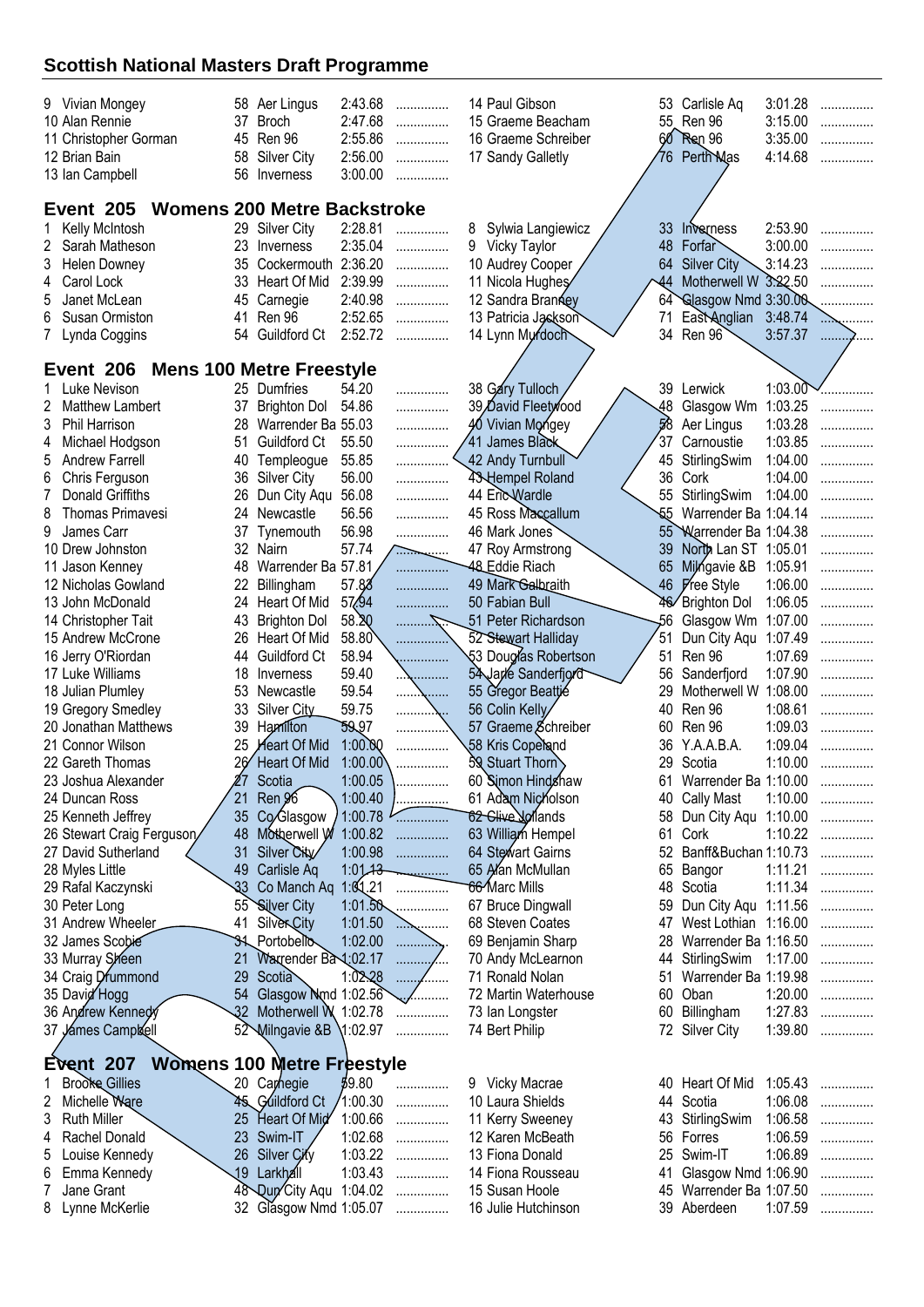| 17 Catherine Leslie                                        |          | 22 Silver City                       | 1:08.00                | .        | 37 Margaret Smith           |                 | 60 Co Milton K          | 1:19.00 | .         |
|------------------------------------------------------------|----------|--------------------------------------|------------------------|----------|-----------------------------|-----------------|-------------------------|---------|-----------|
| 18 Andrea Sheen                                            | 27       | Warrender Ba 1:08.70                 |                        | .        | 38 Niav Halpin              |                 | 57 Aer Lingus           | 1:19.00 | .         |
| 19 Lara Ferguson                                           | 38       | Carnegie                             | 1:09.18                | .        | 39 Jannette Henderson       |                 | 48 Glasgow Nmd 1:21.00  |         |           |
| 20 Fiona King                                              | 32       | Milngavie &B                         | 1:09.44                | .        | 40 Alison Findlater         | $52 \,$         | <b>Silver City</b>      | 1:23.00 | .         |
| 21 Rebecca Adam                                            | 37       | <b>Cally Mast</b>                    | 1:09.76                | .        | 41 Elinor Crofts            | 53              | Heart Øf Mid            | 1:25.74 | .         |
| 22 Lindsay Roy                                             | 32       | Huntly                               | 1:10.00                | .        | 42 Jules Morrison           | 58              | Perth Mas               | 1:26.00 | .         |
| 23 Kirsten Gray                                            | 35       | Heart Of Mid                         | 1:10.55                | .        | 43 Julia Hector             | 65              | Inverciyde M            | 1:27.00 | .         |
| 24 Alison Pirie                                            | 42       | <b>Silver City</b>                   | 1:11.30                | .        | 44 Mary Docherty            | 62              | Hamilton                | 1:28.21 | .         |
| 25 Fiona McGibbon                                          | 41       | Inverness                            | 1:12.19                | .        | 45 Lynn Campbell            | 45              | Scotia                  | 1:28.45 |           |
| 26 Janice Craig                                            | 47       | Milngavie &B                         | 1:12.28                | .        | 46 Diane Lee                | 54              | Ren 96                  | 1:30.54 |           |
| 27 Debbie Robertson                                        | 38       | Nairn                                | 1:12.56                | .        | 47 Gillian Main             | $\overline{55}$ | <b>Silver City</b>      | 1.30.99 |           |
| 28 Vicki Trim                                              | 44       | Hamilton                             | 1:14.23                |          | 48 Helen Mackay             | 59              | Glenrothes              | 1:32.77 |           |
| 29 Dianne Fraser                                           | 52       | Silver City                          | 1:14.33                | .        | 49 Eunice Strachan          | 60              | Banf&Buchan 1:32.32     |         |           |
|                                                            |          | <b>Silver City</b>                   | 1:14.55                |          | 50 Sarah Macleod            | 48              | Swim W sles 1:32.44     |         |           |
| 30 June Falconer                                           | 54       |                                      |                        | .        |                             |                 |                         |         | .         |
| 31 Sarah Kerr                                              | 34       | Trojan                               | 1:15.00                | .        | 51 Lynn Murdoch             | 34              | Ren 96                  | 1:39.40 | $\cdots$  |
| 32 Susan Hodge                                             | 65       | Gloucester M                         | 1:15.00                | .        | 52 Day Campbell             | 67              | Silver City             | 1:39.87 |           |
| 33 Rowan Mestecky                                          | 52       | StirlingSwim                         | 1:15.77                | .        | 53 Frances Wilson           | 60              | Croydon Amp 1:43.50     |         |           |
| 34 Elizabeth Bull                                          | 57       | Warrender Ba 1:16.20                 |                        | .        | 54 Shirley Fawkes           | 58              | Billingham              | 1:44.91 | .         |
| 35 Linda Oliphant                                          | 50       | Carnoustie                           | 1:17.00                | .        | 55 Catherine Allan          | 77              | Co Glasgow              | 2:26.66 | .         |
| 36 Elaine Craig                                            | 51       | Milngavie &B 1:18.89                 |                        | .        |                             |                 |                         |         |           |
|                                                            |          |                                      |                        |          |                             |                 |                         |         |           |
| Event 208                                                  |          | <b>Mens 100 Metre Breaststroke</b>   |                        |          |                             |                 |                         |         |           |
| Robert Robson                                              |          | 45 Kenilworth M 1:06.05              |                        | .        | 23 Michael Miller           |                 | 54 Motherwell W 1:21.67 |         |           |
| 2<br>Jacob Duncan                                          | 19       | Nairn                                | 1:06.61                | .        | 24 Thomas Morrow            | 62              | Co Oxford               | 1:22.15 |           |
| 3<br>Craig Gillespie                                       | 31       | Otter                                | 1:07.02                | .        | 25 Simon Collins            | 54              | <b>Lerwick</b>          | 1:22.88 | .         |
| Connor Wilson<br>4                                         | 25       | Heart Of Mid                         | 1:08.00 $\angle$       |          | 26 Chris Moncrieff          |                 | 62 Invedeith            | 1:23.10 | .         |
| 5<br>Luke Nevison                                          | 25       | Dumfries                             | 1:08.14                | .        | 27 Stewart Halliday         | 51              | Dun City Aqu            | 1:23.59 |           |
| 6<br>David Muir                                            | 19       | Co Glasgow                           | 1:08.43                | .        | 28 Frank Are Berggren       |                 | 48 Sanderfjord          | 1:24.40 | .         |
| 7<br>Fraser McKane                                         | 25       | Swim-IT                              | 1:09.16                | .        | 29 Adam Caton               | 32/             | Silver City             | 1:25.00 | .         |
| 8<br><b>Martin Snape</b>                                   | 41       | Silver City                          | 1:10,00                | .        | 30 Alan Rennie              | 37              | <b>Broch</b>            | 1:25.17 | .         |
| 9<br>Euan Dalgleish                                        | 21       | Livingston                           | 1:12.40                |          | 31 David Jackson            | 47              | Glasgow Nmd 1:25.47     |         | .         |
| 10 Utku Bozkurt                                            | 23       | Otter                                | 1:12.60                | .        | 32 Kris Copeland            | 36              | Y.A.A.B.A.              | 1:28.76 |           |
| 11 Gordon Belbin                                           | 56       | Ulverston                            | 1:13.41                |          | 33 Peter Richardson         | 56              | Glasgow Wm 1:29.50      |         |           |
| 12 David Bryant                                            | 57       | Guildford Ct                         | 1:14.70                |          | 34 J'Macpherson-Stewart     | 69              | Free Style              | 1:33.62 |           |
| 13 Christopher Tait                                        | 43       | <b>Brighton Dol</b>                  | 1:15.50                |          | 35 Benjamin Sharp           | 28              | Warrender Ba 1:34.62    |         |           |
| 14 Gareth Thomas                                           | 26       | <b>Heart Of Mid</b>                  | <b>1.17.00</b>         |          | 36 Martin Jamieson          | 58              | Ren 96                  | 1:35.47 |           |
| 15 Stuart Williams                                         | 57       | hverness                             | 1:17.65                |          | 37 Logan Mitchell           | 30              | Scotia                  | 1:40.00 | .         |
| 16 Craig Drummond                                          |          | Scotia                               | 1:19.38                |          | 38 Clive Jollands           | 58              | Dun City Aqu            | 1:40.00 |           |
| 17 Hamish Waddell                                          | 83       | Sanderfjord                          | 1:19.41                |          | 39 Alan McMullan            |                 | 65 Bangor               | 1:40.21 |           |
| 18 Neil Storey                                             | 51       | Helepsburgh 1:20.00                  |                        |          | 40 Stewart Gairns           |                 | 52 Banff&Buchan 1:40.46 |         | .         |
| 19 James Scobie                                            | 31       | Portobello                           | 1:20.00                | .        | <b>41 Henry Morris Dick</b> |                 | 76 Orkney               | 1:46.98 |           |
| 20 Stewart Maxwell                                         | 61       | Dun City Agu 1:20.68                 |                        | .        | 42 Richard Adams            |                 | 68 Duns                 | 1:49.83 | .         |
| 21 Graham Pearson                                          | 66       | Carlisle Ag                          | 1:21.22                | .        | 43 Ronald Hood              |                 |                         |         | .         |
|                                                            |          |                                      |                        | .        |                             |                 | 65 Glasgow Wm 1:52.09   |         | .         |
| 22 Mark Jones                                              | 55       | Warrender Ba 1:21.32                 |                        |          |                             |                 |                         |         |           |
| Event 209                                                  |          | <b>Womens 100 Metre Breaststroke</b> |                        |          |                             |                 |                         |         |           |
|                                                            |          |                                      |                        |          |                             |                 |                         |         |           |
| Fiona King                                                 |          | 32 Milngavie &B 1:18.30              |                        |          | 16 Sara Perry               |                 | 61 Cally Mast           |         | $1:36.00$ |
| 2<br>Kirstin Geppert                                       |          | 29 Scotia                            | $1:19.80$<br>$1:22.11$ |          | 17 Marie Keane              |                 | 60 Comans               |         | $1:38.00$ |
| 3<br>Emma Kennedy                                          | 19<br>50 | Larkhall<br>Motherwell W 1:25,00     |                        |          | 18 Dawn Burke               |                 | 49 Silver City          |         | $1:38.00$ |
| Lorraing Wheatley<br>4                                     | 47       | Milngavie & B 1:26.71                |                        |          | 19 Mary Docherty            |                 | 62 Hamilton             |         | 1:43.36   |
| 5<br>Alison Lapping<br>6                                   | 45       |                                      |                        |          | 20 Valerie Lindsay          |                 | 48 Y.A.A.B.A.           |         | $1:44.00$ |
| Sugan Hoole<br>7                                           |          | Warrender Ba 1:27.00<br>38 Carnegie  | .1:27.29               |          | 21 Lynn Campbell            |                 | 45 Scotia               |         | $1:45.00$ |
| Lara Ferguson                                              |          |                                      |                        | :27.56   | 22 Helen Mackay             |                 | Glenrothes<br>59        |         | 1:48.35   |
| 8 <i>Laura</i> Shields                                     | 44<br>33 | Scotia<br>Ireland                    | $1:28.10$              |          | 23 Diane Lee                |                 | 54 Ren 96               |         | 1:53.11   |
| 9 <sup><i>S</i></sup> Claire Canning<br>10 Caroline Dougal | 37       | <b>Stirl/ngSwim</b>                  |                        | $:28.60$ | 24 Dianne Fraser            |                 | 52 Silver City          |         | $1:56.72$ |
| 11 Albena Sollins                                          | 56       | Lerwick                              |                        |          | 25 Katharine Gannon         |                 | 58 Ren 96               |         | 2:05.00   |
| 12 Hannah Ueckermann                                       |          | 55 Witham Dolph 1:32.22              |                        |          | 26 Eunice Strachan          |                 | 60 Banff&Buchan 2:10.00 |         |           |
| 13 Claire Murray                                           | 49       | Dun City Agu                         | $1:32.51$              |          | 27 Janice Naylor            |                 | 73 Inverleith           |         | 2:15.00   |
| 14 Lindsay Roy                                             |          | 32 Huntly                            | $1:34.00$              |          | 28 Lynn Murdoch             |                 | 34 Ren 96               |         | 2:44.22   |
| 15 Nicola Hughes                                           |          | 44 Motherwell W 1:35.56              |                        |          |                             |                 |                         |         |           |
|                                                            |          |                                      |                        |          |                             |                 |                         |         |           |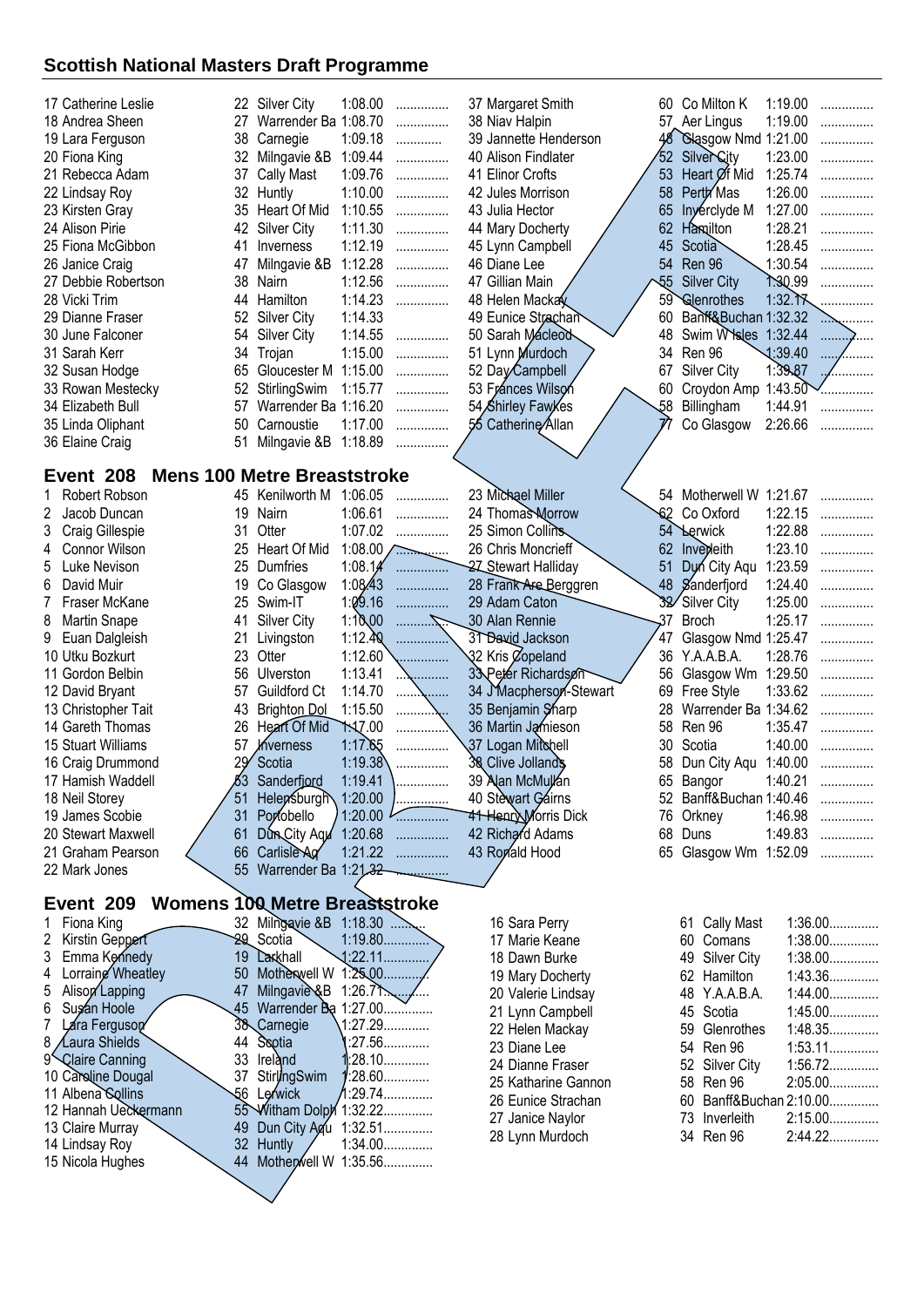# **Event 210 Mens 200 Metre IM**

| Chris Ferguson<br>1                     |          | 36 Silver City             | 2:17.39            | .                | 21 Stephen Allen                         |                 | 58 East Leeds            | 2:42.41            | . |
|-----------------------------------------|----------|----------------------------|--------------------|------------------|------------------------------------------|-----------------|--------------------------|--------------------|---|
| 2<br>Euan Dalgleish                     | 21       | Livingston                 | 2:22.38            | .                | 22 David Fleetwood                       |                 | 48 Glasgow Wm            | 2:44.16            |   |
| 3<br>John McDonald                      |          | 24 Heart Of Mid            | 2:25.00            | .                | 23 Vivian Mongey                         | 58              | Aer Lingus               | 2:44.33            |   |
| Drew Johnston<br>4                      |          | 32 Nairn                   | 2:27.59            | .                | 24 Christopher Gorman                    | 45              | Ren 9 <sup>g</sup>       | 2:45.54            |   |
| 5<br>Christopher Morgan                 | 46       | Out To Swim 2:29.81        |                    | .                | 25 Douglas Robertson                     | 51              | Ren <sub>26</sub>        | 2:46.50            |   |
| 6<br>Duncan Ross                        | 21       | Ren 96                     | 2:30.00            | .                | 26 Andrew Kennedy                        | 32 <sub>2</sub> | Motherwell W 2:47.00     |                    |   |
| 7<br>David Muir                         | 19       | Co Glasgow                 | 2:30.00            | .                | 27 Michael Miller                        | 54              | Motherwell W 2:47.48     |                    |   |
| 8<br>Bjorn Sigmund Andersen             | 55       | Sanderfjord                | 2:32.53            | .                | 28 Gary Tulloch                          | 39              | Lerwick                  | 2:48.00            |   |
| 9<br>Gordon Belbin                      | 56       | Ulverston                  | 2:32.59            | .                | 29 Roy Armstrong                         | 39              | North Lan ST 2:48.38     |                    |   |
| 10 Gregory Smedley                      | 33       | <b>Silver City</b>         | 2:32.95            | .                | 30 Alan Rennie                           | 37              | <b>Broch</b>             | 2:48,83            |   |
| 11 Craig Noble                          | 49       | Milngavie &B               | 2:33.89            | .                | 31 Craig Smith                           | 35              | Slasgow Nmd 2:51.65      |                    |   |
| 12 Myles Little                         | 49       | Carlisle Ag                | 2:34.52            | .                | 32 Brian Bain                            | 58              | <b>SilverCity</b>        | 2:56.00            |   |
| 13 Ian Sutherland                       | 26       | Heart Of Mid               | 2:35.04            | .                | 33 Paul Gibson                           | 53              | Carlisle A <sub>N</sub>  | 3:02.00            |   |
| 14 Nathan Kennedy                       | 22       | Livingston                 | 2:35.53            | .                | 34 William Hempel                        | 61              | Cork                     | 3:03.60            |   |
| 15 Craig Drummond                       | 29       | Scotia                     | 2:35.92            | .                | 35 Joachim Neff                          | 46              | Camphill Ed              | 3:07.81            |   |
| 16 Andrew Robertson                     | 41       | Westhill                   | 2:39.77            | .                | 36 Stewart Halliday                      | 51              | Dun City Aqu             | 3:08.38            |   |
| 17 Mads Troldborg                       | 40       | <b>Silver City</b>         | 2:40.00            | .                | 37/Peter Richardson                      | -56             | Glasgow Wm 3:10.00       |                    |   |
| 18 Stewart Craig Ferguson               | 48       | Motherwell W 2:40.00       |                    | .                | 38 Graeme Schreiber                      | $60^{\circ}$    | Ren 96                   | 3:20.00            |   |
| 19 Boyd Freeman                         | 56       | Aer Lingus                 | 2:40.00            | .                | 39 Martin Jamieson                       | 58              | Ren 96                   | 3:29.88            |   |
| 20 Christopher Tait                     | 43       | <b>Brighton Dol</b>        | 2:40.50            |                  |                                          |                 |                          |                    |   |
|                                         |          |                            |                    |                  |                                          |                 |                          |                    |   |
| Event 211                               |          | <b>Womens 200 Metre IM</b> |                    |                  |                                          |                 |                          |                    |   |
| Kelly McIntosh                          |          | 29 Silver City             | 2:34.74            | .                | 15 Paulina Ziomkowska                    |                 | 28 Warrender Ba 3:00.00  |                    |   |
| 2<br>Nicola Latty                       | 47       | Holywell                   | 2:38.00            | .                | 16 Heather Ingram                        | 20              | <b>St</b> Thomas         | 3:01.28            |   |
| 3<br>Janet McLean                       | 45       | Carnegie                   | 2:38.76            | .                | 17 Audrey Cooper                         | 64              | Silver City              | 3:02.00            |   |
| 4<br>Sarah Matheson                     | 23       | Inverness                  | 2:41.54            | .                | <b>18 Lindsay Roy</b>                    |                 | 32 Huntly                | 3:03.00            |   |
| 5<br><b>Claire Canning</b>              | 33       | Ireland                    | 2:43/57            | .                | 19 Lesley Higgins                        |                 | 48 West Lothian 3:07.67  |                    |   |
| 6<br>Carol Lock                         | 33       | Heart Of Mid               | 2:44.47            |                  | 20 Vicky Taylor                          | 48              | Forfar                   | 3:10.00            |   |
| 7<br>Vicky Macrae                       | 40       | Heart Of Mid               | 2:4702             |                  | 21 Kathleen Anne Raymond                 | 55              | Sevenoaks                | 3:18.18            |   |
| 8<br>Fiona King                         | 32       | Milngavie &B               | 2:48.55            |                  | 22 Dianne Fraser                         | 52              | Silver City              | 3:25.67            |   |
| 9<br>Andrea Sheen                       | 27       | Warrender Ba 2:50.00       |                    |                  | 23 Marie Keane                           | 60              | Comans                   | 3:32.32            | . |
| 10 Laura Shields                        | 44       | Scotia                     | 2:50.82            |                  | 24 Linda Oliphant                        | 50              | Carnoustie               | 3:35.00            | . |
| 11 Alison Lapping                       | 47       | Milngavie &B 2:51.64       |                    |                  | 25 Patricia Jackson                      | 71              | East Anglian             | 3:45.67            |   |
| 12 Alison Pirie                         | 42       | Silver City                | 2:52.34            |                  | 26 Amber Hunt                            | 51              | <b>Brighton Dol</b>      | 4:18.31            |   |
| 13 Susan Hoole                          | 45       | Warrender Ba 2:52.50       |                    |                  | 27 Katharine Gannon                      |                 | 58 Ren 96                | 4:20.00            |   |
| 14 Lorraine Wheatley                    | 50       | Motherwell W 2:55.00       |                    |                  |                                          |                 |                          |                    |   |
|                                         |          |                            |                    |                  |                                          |                 |                          |                    |   |
| Event 212 Mixed 4x50 Metre Medley Relay |          |                            |                    |                  |                                          |                 |                          |                    |   |
| 1 Glasgow Nmds                          |          |                            |                    |                  |                                          |                 |                          |                    |   |
| 2<br>Dun City Aqu                       | X        | A                          | $NT$               |                  | 10 Milngavie &B                          | X               | A                        | <b>NT</b>          | . |
| 3<br>StirlingSwim                       | X        | A                          |                    |                  | 11 Glasgow Nmds                          | Χ               | B                        | NT                 | . |
|                                         | Χ        | A                          | NT                 |                  | 12 Inverness                             | Χ               | Α                        | <b>NT</b>          | . |
| Warrender Ba<br>4                       | X        | $\mathsf{A}$               | NT                 |                  | 13 Ren 96                                | Χ               | A                        | <b>NT</b>          | . |
| Warrender Ba<br>5                       | Χ        | B                          | $NT \sim$          |                  | 14 Heart Of Mid                          | Χ               | Α                        | <b>NT</b>          | . |
| Lerwick<br>6                            | A        |                            | <b>NT</b>          |                  | 15 Motherwell W                          | Χ               | A                        | <b>NT</b>          | . |
| <b>Silver City</b>                      | Χ        | Ά                          | $NT$               |                  | 16 Co Glasgow                            | Χ               | A                        | <b>NT</b>          |   |
| 8<br>Guildford Ct                       | χ        | А                          | <b>NT</b>          |                  | 17 Silver City                           | Χ               | B                        | <b>NT</b>          | . |
| 9 Scotia                                | χ        | А                          | <b>NT</b>          | .                |                                          |                 |                          |                    |   |
|                                         |          |                            |                    |                  |                                          |                 |                          |                    |   |
| Event $/301$<br>Mens 100 Metre IM       |          |                            |                    |                  |                                          |                 |                          |                    |   |
| Michael Hodgson                         |          | 51 Guildford Ct            | 1:01.17            | . . <del>.</del> | 14 Gregory Smedley                       |                 | 33 Silver City           | 1:08.87            | . |
| $\overline{2}$<br>Gávin Haggerwood      | 23.      | Ythan                      | 1:01.32            | .                | 15 David Sutherland                      | 31              | <b>Silver City</b>       | 1:08.88            | . |
| 3<br>Martin Snape                       | 41       | <b>Silver City</b>         | :01.80             | .                | 16 Jerry O'Riordan                       |                 | 44 Guildford Ct          | 1:08.90            | . |
| Fraser McKane<br>4                      | 25       | Swim-IT                    | :01.88             | .                | 17 David Bryant                          | 57              | Guildford Ct             | 1:09.33            | . |
| 5<br>Craig Gillespie                    | 31       | Otter                      | :01.93             | .                | 18 Jason Kenney                          | 48              | Warrender Ba 1:09.43     |                    | . |
| 6<br>Chris Ferguson                     | 36       | Silver City                | :02.82             | .                | 19 Bjorn Sigmund Andersen                | 55              | Sanderfjord              | 1:09.57            | . |
| Jacob Duncan<br>7                       | 19       | <b>Mairn</b>               | 1:04.03            | .                | 20 Craig Noble                           | 49              | Milngavie &B             | 1:09.90            |   |
| Euan Dalgleish<br>8                     | 21       | Livingston                 | 1:05.12            | .                | 21 Murray Sheen                          | 21              | Warrender Ba 1:10.00     |                    |   |
| Donald Griffiths<br>9                   | 26       | Dun City Aqu               | 1:06.00            | .                | 22 Vivian Mongey                         | 58              | Aer Lingus               | 1:10.55            | . |
| 10 Alastair Honey                       | 29       | Silver <i>C</i> ity        | 1:06.00            | .                | 23 Andrew Wheeler                        | 41              | <b>Silver City</b>       | 1:11.00            | . |
| 11 Christopher Tait                     |          | 43 Brighton Dol            | 1:07.50            | .                | 24 Mads Troldborg                        | 40              | <b>Silver City</b>       | 1:12.00            | . |
| 12 Gordon Belbin<br>13 Duncan Ross      | 56<br>21 | <b>Olverston</b><br>Ren 96 | 1:07.63<br>1:07.67 | .                | 25 Kevin Alan Gifford<br>26 Gary Tulloch |                 | 35 Lerwick<br>39 Lerwick | 1:12.75<br>1:13.00 | . |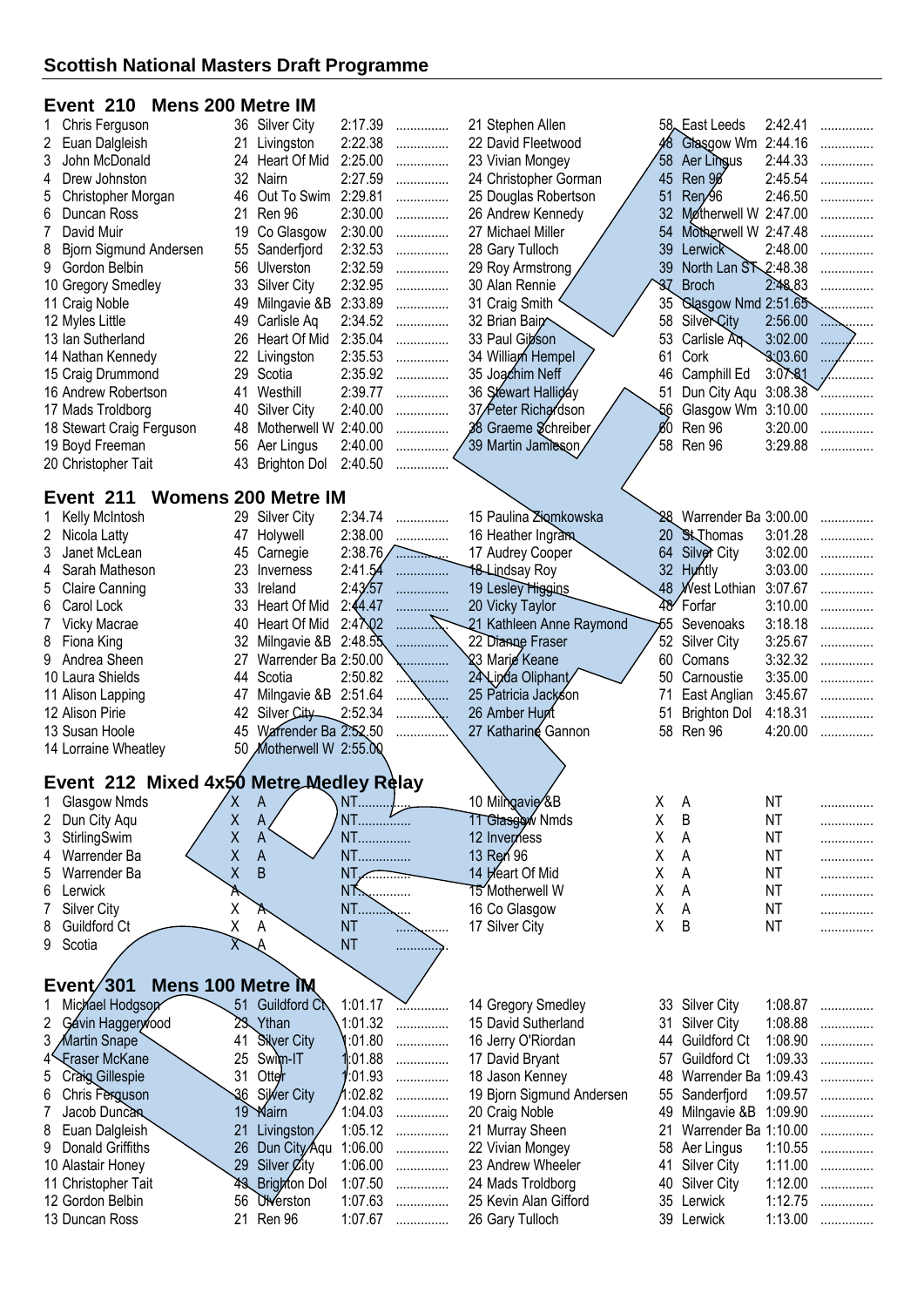| 27 Stephen Meeks              |    | 55 Inverness            | 1:13.24 | . | 49 Stewart Halliday       | 51  | Dun City Aqu 1:20.04    |                   | .                |
|-------------------------------|----|-------------------------|---------|---|---------------------------|-----|-------------------------|-------------------|------------------|
| 28 Neil Storey                | 51 | Helensburgh             | 1:13.27 | . | 50 Joshua Alexander       | 27  | Scotia                  | 1:20.45           | .                |
| 29 Stephen Allen              |    | 58 East Leeds           | 1:13.45 | . | 51 Alan McMullan          |     | 65 Bangor               | 1:22.30           | .                |
| 30 Patrick Gbaya              |    | 36 Warrender Ba 1:15.00 |         | . | 52 Keith Watchorn         | 48  | Scotta                  | 1:22.71           | .                |
| 31 Douglas Robertson          |    | 51 Ren 96               | 1:15.01 | . | 53 Stewart Gairns         | 52  | Banff&Buchan 1:23.49    |                   | .                |
| 32 Christopher Gorman         |    | 45 Ren 96               | 1:15.34 | . | 54 Joan Figuerola Hurtado |     | 28 Warrender Ba 1:24.24 |                   | .                |
| 33 Chris Moncrieff            | 62 | Inverleith              | 1:15.85 | . | 55 Gilleasbuig Ferguson   |     | 43 Inverness            | 1:25.00           | .                |
| 34 Roy Armstrong              | 39 | North Lan ST 1:15.98    |         | . | 56 Kris Copeland          |     | 36 Y.A.A.B.A.           | 1:25.30           | .                |
| 35 Christopher Morgan         |    | 46 Out To Swim          | 1:16.01 | . | 57 Fabian Bull            | 46  | <b>Brighton Dol</b>     | 1:25.50           | .                |
| 36 Hempel Roland              |    | 36 Cork                 | 1:16.42 | . | 58 Paul Nicholson         | 61  | Carlisle $Aq$           | 1:27.45           | .                |
| 37 Eddie Riach                | 65 | Milngavie &B            | 1:16.92 | . | 59 Stuart Thorn           | -29 | Scotia                  | 7.30.00           | .                |
| 38 Mark Jones                 |    | 55 Warrender Ba 1:17.27 |         | . | 60 Clive Jollands         |     | 58 Qun City Aqu         | 1:30.00           |                  |
| 39 Hamish Waddell             |    | 53 Sanderfjord          | 1:17.63 | . | 61 Steven Bonthrone       |     | 54 Perth Mas            | 1:30.03           | . <del>. .</del> |
| 40 Jack Bisset                |    | 24 Heart Of Mid         | 1:18.00 | . | 62 David Jackson          | 47  | Glasgow Nmd 1:31.08     |                   | .                |
| 41 Stewart Maxwell            | 61 | Dun City Agu            | 1:18.13 | . | 63 Martin Waterhouse      | 60  | Oban                    | $\triangle 35.00$ | $\cdots$<br>.    |
| 42 Brian Bain                 | 58 | Silver City             | 1:18.50 | . | 64 Graham Pearson         | 66  | Carlisle Aq             | $1:35\sqrt{2}$    |                  |
| 43 Simon Collins              |    | 54 Lerwick              | 1:18.83 | . | 65 Ranald Spicer          | 66  | Stranraer               | 1:35.50           | .                |
| 44 Richard Lawford            | 43 | Silver City             | 1:19.50 | . | 66 Martin Jamieson        | 58  | Ren 96                  | 1:36.98           | .                |
| 45 Mark Galbraith             |    | 46 Free Style           | 1:20.00 | . | 67 Benjamin Sharp         |     | Warrender Ba 1:42.00    |                   | .                |
| 46 Adam Nicholson             |    | 40 Cally Mast           | 1:20.00 | . | 68 Ian Longster           | 60  | Billingham              | 1:44.15           | .                |
| 47 Adam Caton                 |    | 32 Silver City          | 1:20.00 | . | 69 Bert Philip            |     | 72 Silver City          | 1:56.00           | .                |
| 48 Craig Smith                |    | 35 Glasgow Nmd 1:20.00  |         | . | 70 Raymond Bain           | 71  | Musselburgh             | 2:04.83           | .                |
| Event 302 Womens 100 Metre IM |    |                         |         |   |                           |     |                         |                   |                  |

|   | Constance Mackay                     | 23.             | Ren 96               | 1:09.66        | .       | 28 Albena Collins            |    | 56 Lerwick           | 1:25.00 | . |
|---|--------------------------------------|-----------------|----------------------|----------------|---------|------------------------------|----|----------------------|---------|---|
|   | 2 Amy Harper                         | 26              | Lerwick              | 1:10.50        | تستبي   | 29 Vicky Taylor              | 48 | Fortar               | 1:27.00 | . |
|   | Jennifer Tatters                     | 23              | Newcastle            | 1:12.42        | .       | <b>30 Marie Kneeshaw</b>     | 53 | Heart Of Mid         | 1:27.10 | . |
| 4 | Fiona King                           | 32              | Milngavie &B         | 1:13.43        | .       | 31 Vicki Trim                | 44 | <b>Hamilton</b>      | 1:27.62 | . |
| 5 | Emma Kennedy                         | 19              | Larkhall             | 1:13.46        | .       | 32 Ailsa Main                |    | Bridge O Don         | 1:28.74 | . |
| 6 | Jane Grant                           | 48              | Dun City Aqu         | 1:14.41        |         | 33 Alison Findlater          | 52 | Silver City          | 1:29.00 | . |
|   | Laura Bowden                         | 31              | Manch Tri            | 1:14.84        |         | 34 Niav Halpin               | 57 | Aer Lingus           | 1:29.00 |   |
| 8 | Lorraine Wheatley                    | 50              | Motherwell W         | 1:15.00        |         | 35 Dawn Burke                | 49 | Silver City          | 1:29.00 |   |
|   | 9 Kirstin Geppert                    | 29              | Scotia               | 1:15.91        |         | 36 Nichola Maasdorp          | 48 | Forres               | 1:29.58 | . |
|   | 10 Shanine Urquhart                  | 24              | Motherwell W 1:16.10 |                | .       | 37 Paulina Ziomkowska        | 28 | Warrender Ba 1:30.00 |         | . |
|   | 11 Susan Hoole                       | 45              | Warrender Ba 1:16.18 |                |         | 38 Rowan Mestecky            |    | StirlingSwim         | 1:30.51 | . |
|   | 12 Fiona Donald                      | 25              | Swim-IT              | <b>1.16.31</b> | .       | 39 Jennifer <i>Aumphreys</i> | 25 | Banff&Buchan 1:34.84 |         |   |
|   | 13 Vicky Macrae                      | 40              | <b>Heart Of Mid</b>  | 1:17.69        |         | .40 Valerie Li <b>nd</b> say | 48 | Y.A.A.B.A.           | 1:35.00 | . |
|   | 14 Catherine Leslie                  |                 | 22 Silver City       | 1:18.00        |         | <b>A Jules Morrison</b>      | 58 | Perth Mas            | 1:37.00 | . |
|   | 15 Pamela Wright                     |                 | Glasgow Nmd 1:19.30  |                |         | 42 Nelen Mackey              |    | Glenrothes           | 1:42.00 | . |
|   | 16 Laura Duran                       | 29              | Warrender Ba 1:19.61 |                | .       | 43 Patricia Jackson          |    | East Anglian         | 1:44.43 |   |
|   | 17 Andrea Sheen                      |                 | Warrender Ba 1:19.65 |                | .       | <b>44 Sandra Branney</b>     | 64 | Glasgow Nmd 1:45.00  |         |   |
|   | 18 Sylwia Langiewicz                 | 33              | Inverness            | 1:19.96        | .       | 45 Mary Docherty             | 62 | Hamilton             | 1:45.33 | . |
|   | 19 Sarah Matheson                    | 23              | Inverse/             | 1:20.00        | .       | 46 Gillián Main              |    | <b>Silver City</b>   | 1:48.50 | . |
|   | 20 Sarah Kerr                        | 34              | Trojan               | $1:20.00 -$    |         | 47 Diane Lee                 | 54 | Ren 96               | 1:49.72 |   |
|   | 21 Lynda Coggins                     | 54              | <b>Guildford Ct</b>  | 1:20.30        |         | 48 <sup>1</sup> Lynn Murdoch | 34 | Ren 96               | 2:00.45 | . |
|   | 22 Lara Ferguson                     | 38 <sup>°</sup> | <b>Sarnegie</b>      | 1:20.54        | .       | 49 Shirley Fawkes            | 58 | Billingham           | 2:02.27 | . |
|   | 23 Alison Pirie                      | 42              | <b>SilverCity</b>    | 1:20.68        | .       | 50 Amber Hunt                | 51 | <b>Brighton Dol</b>  | 2:08.23 |   |
|   | 24 Joanna Redman                     | 28.             | Glasgow Wm           | 1:21.43        | .       | 51 Janice Naylor             | 73 | Inverleith           | 2:10.00 |   |
|   | 25 Debbie Robertson                  | 38              | Naim                 | 1:22.38        |         | 52 Katharine Gannon          | 58 | Ren 96               | 2:10.00 | . |
|   | 26 Janice Craig                      | 47              | Milngavie &B         | 1:22.85        | 1.1.1.1 | 53 Barbara Thomson           | 60 | Glasgow Wm           | 2:11.25 |   |
|   | 27 Fiong McGibbon                    | 41              | Inverness            | 1:23.75        |         |                              |    |                      |         |   |
|   | Event 303 / Mens 200 Metre Freestyle |                 |                      |                |         |                              |    |                      |         |   |
|   | 1/William Jolly                      | 27              | Nèwcastle            | :57.83         |         | 11 John McDonald             |    | 24 Heart Of Mid      | 2:08.62 | . |
|   |                                      |                 |                      |                |         |                              |    |                      |         |   |

| TZ VVIIIIam Jolly   |                         |  | ZI Newcastle 1:57.83  IT JOHN MCDONAID    | 24 Heart Of Mild 2.08.62 |  |
|---------------------|-------------------------|--|-------------------------------------------|--------------------------|--|
| 2 Nick Valentine    |                         |  | 37 Newcastle 2.01.98  12 Christopher Tait | 43 Brighton Dol 2:10.50  |  |
| 3 Donald Griffiths  | 26 Dun City Agu 2:02.00 |  | 13 Jonathan Matthews                      | 39 Hamilton 2:11.25      |  |
| 4 Andrew Parrell    | 40 Templeogue / 2:03.50 |  | 14 Julian Plumley                         | 53 Newcastle 2:11.69     |  |
| 5 Nicholas Gowland  |                         |  | 22 Billingham / 2:04.13  15 Myles Little  | 49 Carlisle Aq 2:11.88   |  |
| 6 Christopher Heaps |                         |  |                                           | 26 Heart Of Mid 2:14.00  |  |
| 7 Phil Harrison     | 28 Warrender Ba 2:06.50 |  | 17 Jack Bisset                            | 24 Heart Of Mid 2:14.00  |  |
| 8 Richard Hope      |                         |  | 18 Stewart Craig Ferguson                 | 48 Motherwell W 2:15.00  |  |
| 9 Luke Williams     | 18 Inverness 2:08.38    |  | 19 Peter Long                             | 55 Silver City 2:15.70   |  |
| 10 Matthew Lambert  |                         |  |                                           | 22 Livingston 2:16.34    |  |
|                     |                         |  |                                           |                          |  |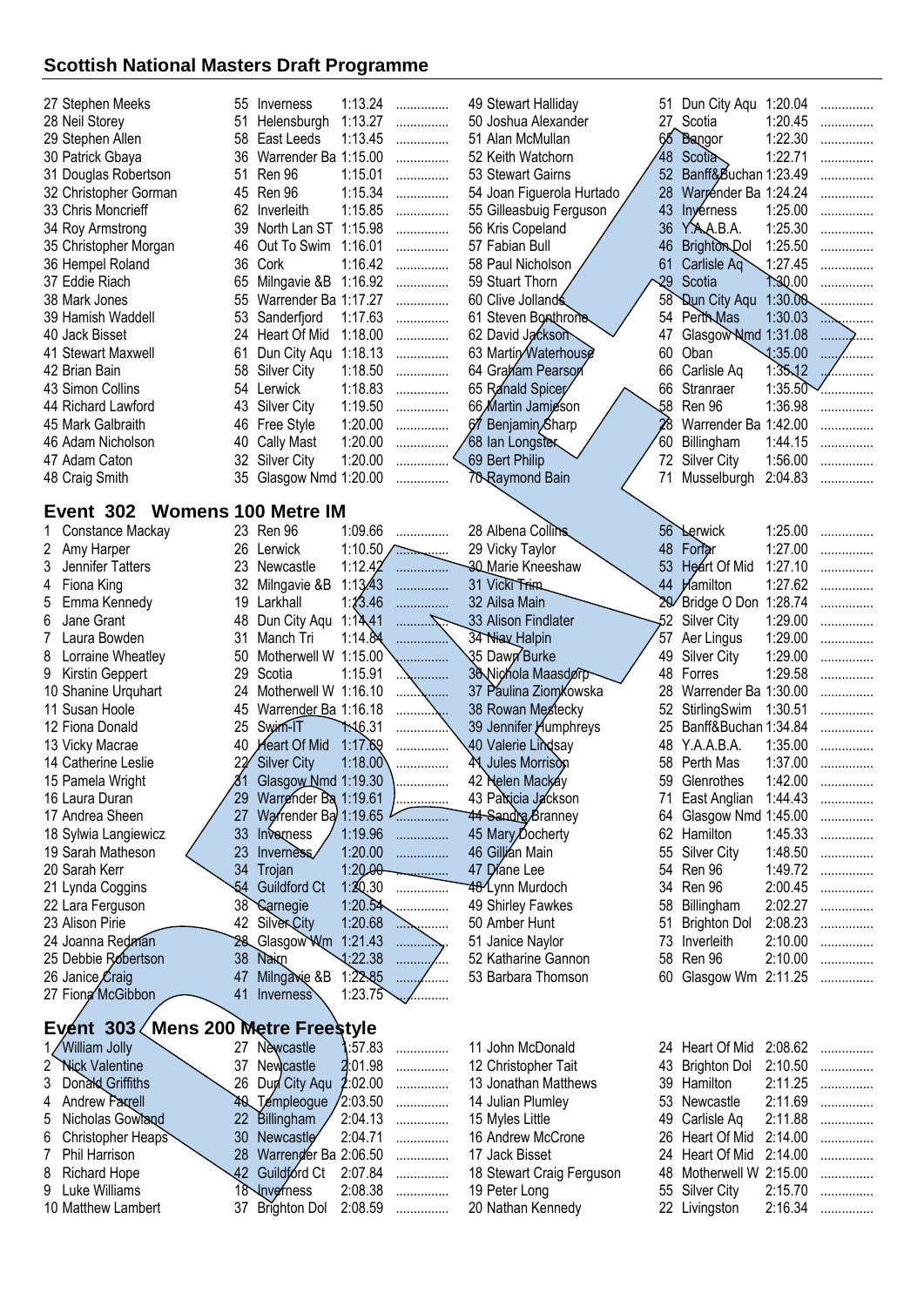| 21 Craig Drummond                     |              | 29 Scotia                         | 2:16.91          | .           | 38 Elliott Young                    |          | West Lothian 2:37.69                   |         | .      |
|---------------------------------------|--------------|-----------------------------------|------------------|-------------|-------------------------------------|----------|----------------------------------------|---------|--------|
| 22 Boyd Freeman                       | 56           | Aer Lingus                        | 2:19.00          | .           | 39 Guy Fawkes                       | 59       | Billingham                             | 2:38.08 |        |
| 23 James Black                        | 37           | Carnoustie                        | 2:20.00          | .           | 40 Kris Copeland                    |          | 36 Y.A.A.B.A.                          | 2:41.10 | .      |
| 24 Gary Tulloch                       |              | 39 Lerwick                        | 2:20.00          | .           | 41 Stewart Halliday                 | 51       | Dun City Aqu                           | 2:43.68 | .      |
| 25 Jason Kenney                       | 48           | Warrender Ba 2:20.64              |                  | .           | 42 Bruce Dingwall                   | 59       | Dun City Aqu 2:45.83                   |         |        |
| 26 Peter Lamb                         | 47           | Warrender Ba 2:22.00              |                  | .           | 43 Richard Lawford                  | 43       | Silver City                            | 2:49.45 | .      |
| 27 Vivian Mongey                      | 58           | Aer Lingus                        | 2:22.65          | .           | 44 Steven Bonthrone                 | 54       | Perth Mas                              | 2:51.51 | .      |
| 28 Mark Jones                         | 55           | Warrender Ba 2:22.89              |                  | .           | 45 Ronald Nolan                     | 51       | Waxtender Ba 2:53.08                   |         |        |
| 29 Rafal Kaczynski                    | 33           | Co Manch Aq 2:23.21               |                  | .           | 46 Benjamin Sharp                   | 28       | Warrender Ba 2:53.12                   |         |        |
| 30 Andy Turnbull                      | 45           | StirlingSwim 2:24.00              |                  | .           | 47 Martin Waterhouse                | 60       | Oban                                   | 2:55.00 |        |
| 31 Roy Armstrong                      | 39           | North Lan ST 2:25.00              |                  | .           | 48 Steven Coates                    | 47       | <b>West Lothian</b>                    | 2.55.00 |        |
| 32 Andrew Kennedy                     | 32           | Motherwell W 2:25.04              |                  | .           | 49 Marc Mills                       | 48       | Scotia                                 | 2:56.54 |        |
| 33 Brian Bain                         | 58           | <b>Silver City</b>                | 2:27.00          | .           | 50 Julian Reed                      | 53       | Co Milton K                            | 3:05.00 |        |
| 34 Hempel Roland                      | 36           | Cork                              | 2:27.35          | .           | 51 Ian Longster                     | 60       | <b>Billingham</b>                      | 3:12.92 |        |
| 35 Tony Boyle                         | 35           | <b>Balfron Barr</b>               | 2:28.75          | .           | 52 Ranald Spicer                    | 66       | Stranraer                              | 3:18.50 |        |
| 36 William Hempel                     | 61           | Cork                              | 2:30.50          | .           | 53 Richard Adams                    | 68       | Duns                                   | 4:08,18 |        |
| 37 Paul Gibson                        | 53           | Carlisle Aq                       | 2:34.23          |             |                                     |          |                                        |         |        |
|                                       |              |                                   |                  |             |                                     |          |                                        |         |        |
| Event 304 Womens 200 Metre Freestyle  |              |                                   |                  |             |                                     |          |                                        |         |        |
| Constance Mackay                      |              | 23 Ren 96                         | 2:14.09          |             | 21 Claire Murray                    | 49       | Dun City Aqu 2:39.40                   |         |        |
| 2<br>Jennifer Tatters                 | 23           | Newcastle                         | 2:15.00          |             | 22 June Falconer                    | 54       | <b>Silver City</b>                     | 2:40.55 |        |
| 3<br>Kelly McIntosh                   | 29           | <b>Silver City</b>                | 2:15.53          |             | 23 Rebecca Adam                     | 37       | <b>Cally Mast</b>                      | 2:41.61 |        |
| 4<br>Nicola Latty                     | 47           | Holywell                          | 2:16.92          | .           | 24 Audrey Cooper                    | 64       | <b>Silver City</b>                     | 2:45.80 | .      |
| 5<br>Carly Fraser                     | 26           | <b>Silver City</b>                | 2:17.00          | .           | 25 Elizabeth Bull                   | 57       | Warrender Ba 2:50.30                   |         |        |
| 6<br>Janet McLean                     | 45           | Carnegie                          | 2:18.03          | .           | 26 Susan Hodge                      | 65       | Gloucester M 2:52.00                   |         | .      |
| 7<br><b>Ruth Miller</b>               | 25           | Heart Of Mid                      | 2:20.18          | .           | 27 Elaine Craig                     | 51       | Milhgavie &B 2:53.46                   |         |        |
| 8<br>Louise Kennedy                   | 26           | <b>Silver City</b>                |                  |             | 28 Elinor Crofts                    | 53       | Heart Of Mid                           | 3:07.75 |        |
| 9<br>Laura Bowden                     | 31           | Manch Tri                         | 2:20,84          | .           | 29 Lynsey Orbegozo                  | 40       | Musselburgh                            | 3:15.00 | .      |
| 10 Laura Shields                      | 44           | Scotia                            | 2:24.54          | .           | 30 Gillian Main                     |          | 55 Silver City                         | 3:16.49 | .      |
| 11 Jane Grant                         | 48           | Dun City Aqu                      | 2:25.16          | .           | 31 Patricia Jackson                 | 71       | East Anglian                           | 3:22.00 |        |
| 12 Karen McBeath                      | 56           | Forres                            | $2:25.\sqrt{24}$ | .           | 32 Day Campbell                     | 767      | <b>Silver City</b>                     | 3:29.34 | .      |
| 13 Rebecca Laing                      | 20           | Warrender Ba 2:25.33              |                  |             | 33 Jules-Morrison                   | 58       | Perth Mas                              | 3:34.00 | .      |
| 14 Carol Lock                         | 33<br>39     | Heart Of Mid 2:28.32<br>Aberdeen  | 2:30.89          |             | 34 Eunice Strachan                  | 60<br>54 | Banff&Buchan 3:34.14<br>Ren 96         | 3:35.00 |        |
| 15 Julie Hutchinson<br>16 Susan Hoole | 45           | Warrender Ba 2:32.00              |                  | .           | 35 Diane Lee<br>36 Frances Wilgon   | 60       | Croydon Amp 3:41.50                    |         | .<br>. |
| 17 Kirstin Geppert                    | 29           | Scotia                            | 2:33.11          | .           | 37 Lynn Murdoch                     | 34       | Ren 96                                 | 3:42.73 |        |
| 18 Lindsay Roy                        | 32           | <b>Huntly</b>                     | 2.34,00          | .<br>.      | 38 Shona Shirley                    | 30       | Dumfries                               | 3:50.00 | .      |
| 19 Kerry Sweeney                      |              | 43 StirlingSwim                   | 2:35.00          |             | 39 Katharine Gannon                 | 58       | Ren 96                                 | 4:10.00 | .      |
| 20 Debbie Robertson                   | 38           | Nairn                             | 2:38.30          | .           | 40 Catherine Allan                  | 77       | Co Glasgow                             | 5:22.80 |        |
|                                       |              |                                   |                  |             |                                     |          |                                        |         |        |
| Event 305                             |              | Mens 50 Metre Backstroke          |                  |             |                                     |          |                                        |         |        |
| Matthew Nicholson                     | 27           | Co Glasgow                        | 26.97            | .           | 25 Stephen Meeks                    |          | 55 Inverness                           | 35.48   | .      |
| 2<br>Fraser McKane                    | 25           | Swing-IT                          | 28.79            | .           | 26 Alan Rennie                      | 37       | <b>Broch</b>                           | 35.85   | .      |
| 3<br><b>Andrew Hunter</b>             | 21           | Scotia                            | 29.81            | .           | 27 Brigh Bain                       | 58       | <b>Silver City</b>                     | 36.20   | .      |
| <b>Richard Hope</b><br>4              | 42           | <b>Guildford Ct</b>               | 30.22            | <u>.</u>    | 28 Roy Armstrong                    | 39       | North Lan ST 36.30                     |         | .      |
| 5<br>Chris Ferguson                   | 36           | <b>Silver City</b>                | 30.34            | .           | 29 Joan Figuerola Hurtado           | 28       | Warrender Ba 37.25                     |         | .      |
| 6<br>Alastair Honey                   | 29           | <b>Silver City</b>                | 31.60            | .           | 30 Alan McMullan                    | 65       | Bangor                                 | 37.55   | .      |
| 7<br>Andrew Robertson                 | 41           | Westbill                          | 31.95            | $\sim$<br>. | 31 Logan Mitchell                   | 30       | Scotia                                 | 38.00   | .      |
| 8<br>Gordon Belbin                    | -56          | <b>Ulverston</b>                  | 32.14            | .           | 32 David Sheen                      | 61       | Warrender Ba 38.00                     |         | .      |
| 9<br>Gregory Smedley                  | 33           | <b>Silver City</b>                | 32.18            | .           | 33 Adam Caton                       | 32       | Silver City                            | 39.00   | .      |
| 10 Craig Noble                        | 49           | Milngavie &B                      | 32.28            | .<br>.      | 34 Richard Lawford                  | 43       | <b>Silver City</b>                     | 39.41   | .      |
| 11 Christopher Tait                   | 43           | Brighton Dol                      | 32.50            | .           | 35 Stuart Thorn                     | 29       | Scotia                                 | 40.00   | .      |
| 12 Phil/Brett                         | 51           | StirlingSwim                      | 32.50            | .           | 36 Stewart Halliday                 | 51       | Dun City Aqu                           | 40.15   | .      |
| 13 Martin McLucke                     | 35           | Dunfermline                       | 32.75            | .           | 37 Stewart Gairns                   | 52       | Banff&Buchan 41.18                     |         |        |
| 14 Stephen Allen                      | 58           | East Leeds                        | \$2.81           | .           | 38 Marc Mills                       | 48       | Scotia                                 | 41.70   | .      |
| 15 Vivian Mongey                      | 58           | AerLingus                         | 32.98            | .           | 39 Graeme Beacham                   | 55       | Ren 96                                 | 42.00   | .      |
| 16 David Sutherland                   | 31           | Silver City                       | 32.99            | .           | 40 Gilleasbuig Ferguson             | 43       | Inverness                              | 43.00   | .      |
| 17 Andrew Kennedy                     | 32           | B3.58 Motherwell W                | 34.00            | .           | 41 Alan Roberts                     | 62<br>51 | Ren 96                                 | 49.50   | .      |
| 18 Andrew Wheeler                     | 41           | Silver City<br>Warrender Ba 34.11 |                  | .           | 42 Ronald Nolan                     | 28       | Warrender Ba 50.00                     | 50.00   |        |
| 19 Jason Kenney<br>20 David Hogg      | 48<br>54     | Glasgow Kimd 34.21                |                  | .           | 43 Kamran Majidli<br>44 Ronald Hood | 65       | <b>Silver City</b><br>Glasgow Wm 50.00 |         |        |
| 21 Kevin Alan Gifford                 | 35           | Lerwick                           | 34.25            | .<br>.      | 45 Bert Philip                      | 72       | <b>Silver City</b>                     | 53.45   | .      |
| 22 Gary Tulloch                       | 39           | Lerwick                           | 34.62            | .           | 46 Richard Adams                    | 68       | Duns                                   | 57.65   | .      |
| 23 Eddie Riach                        | $65^{\circ}$ | <b>Milngavie &amp;B</b>           | 34.98            | .           | 47 Raymond Bain                     | 71       | Musselburgh                            | 1:01.59 | .<br>. |
| 24 Christopher Gorman                 |              | 45 Ren 96                         | 35.45            | .           | 48 William Groves                   | 81       | Motherwell W 1:36.00                   |         | .      |
|                                       |              |                                   |                  |             |                                     |          |                                        |         |        |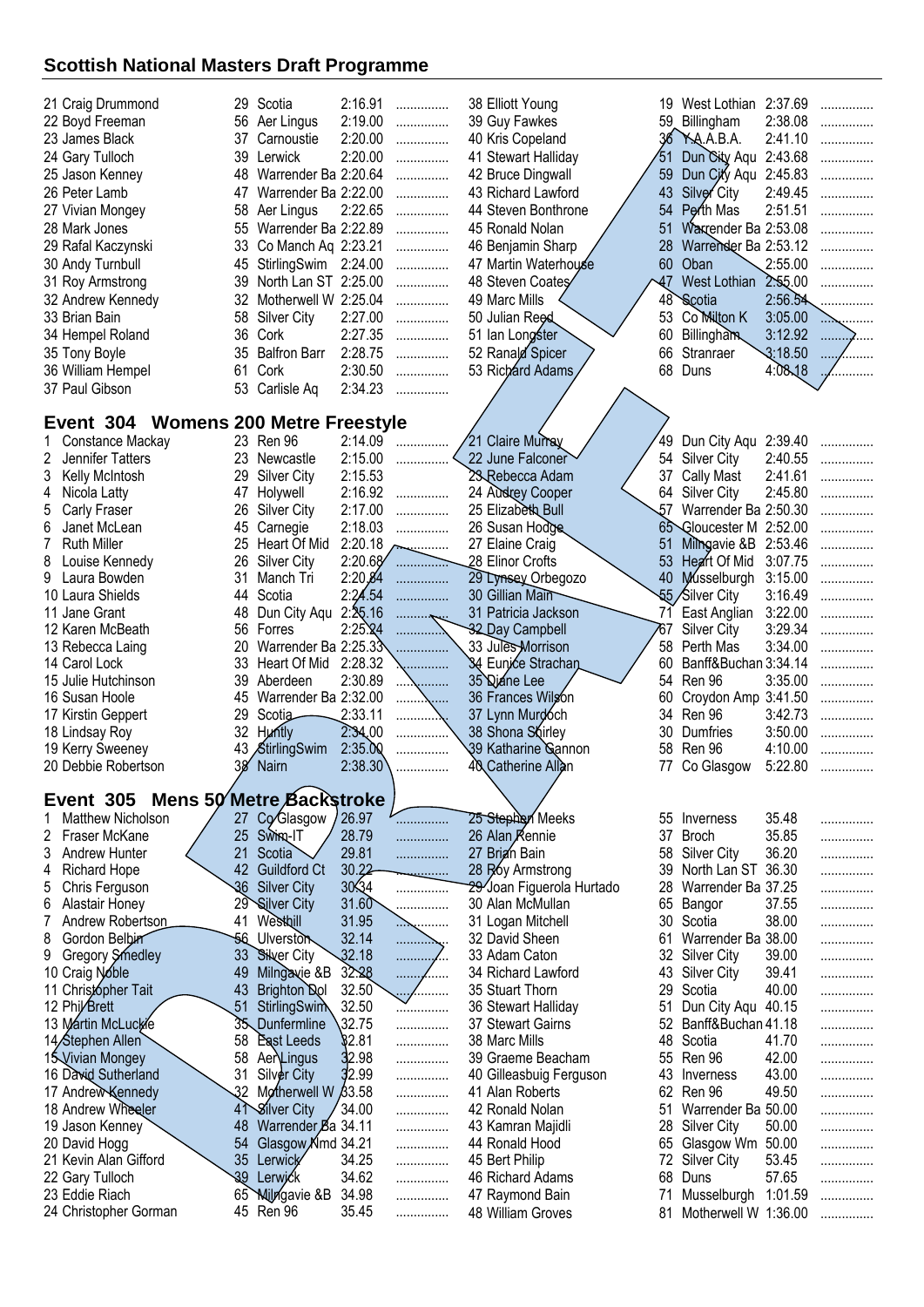#### **Event 306 Womens 50 Metre Backstroke**

|    | Michelle Ware          | 45 | <b>Guildford Ct</b> | 30.90 | . | 23 Alison Pirie       |     | 42 Silver City      | 39.43   |                  |
|----|------------------------|----|---------------------|-------|---|-----------------------|-----|---------------------|---------|------------------|
|    | 2 Brooke Gillies       | 20 | Carnegie            | 30.92 | . | 24 Vicky Taylor       |     | Fordar              | 39.50   | .                |
| 3. | Jennifer Davis         |    | Warrender Ba        | 31.09 | . | 25 Ailsa Main         | 20  | Bridge O Don        | 41.68   | .                |
|    | 4 Kelly McIntosh       | 29 | Silver City         | 32.87 | . | 26 Rowan Mestecky     | 52  | <b>StirlingSwim</b> | 42.75   | .                |
|    | 5 Amy Harper           | 26 | Lerwick             | 33.00 | . | 27 Nicola Hughes      | 44  | Motherwell W 42.91  |         | .                |
| 6  | Sarah Matheson         | 23 | Inverness           | 33.69 | . | 28 Nichola Maasdorp   | 48  | Forres              | 43.22   | .                |
|    | Rachel Donald          |    | 23 Swim-IT          | 34.03 | . | 29 Lynn Campbell      | 45  | Scotia              | 43.26   | .                |
|    | 8 Jane Grant           | 48 | Dun City Aqu        | 34.97 | . | 30 Elaine Craig       | 51  | Milngavie & B       | 43.50   | .                |
|    | 9 Jennifer Tatters     | 23 | Newcastle           | 35.00 | . | 31 Albena Collins     | 56  | Lerwick             | 43.59   | .                |
|    | 10 Heather Ingram      | 20 | St Thomas           | 35.40 | . | 32 Jannette Henderson | ט48 | Glasgow Nmd 44.20   |         | .                |
|    | 11 Lynda Coggins       | 54 | <b>Guildford Ct</b> | 35.65 | . | 33 Patricia Jackson   | 71  | <b>East Anglian</b> | 44.90   | .                |
|    | 12 Fiona Donald        | 25 | Swim-IT             | 35.71 | . | 34 Linda Johnstone    | 32  | Oba $\sum$          | 45.00   | . <del>. .</del> |
|    | 13 Nicola Cooper       | 42 | Warrender Ba 35.74  |       | . | 35 Margaret Smith     | 60  | Co Milton K         | 45.00   | .                |
|    | 14 Andrea Sheen        | 27 | Warrender Ba 36.00  |       | . | 36 Dianné Fraser      | 52. | Silver City         | 46.88   |                  |
|    | 15 Joanna Redman       | 28 | Glasgow Wm          | 36.59 | . | 37 Helen Mackay       | 59  | Glenrothes          | 47.74   | .                |
|    | 16 Sylwia Langiewicz   | 33 | Inverness           | 36.75 | . | 38 Eunice Strachan    | 60  | Banff&Buchan 49.56  |         |                  |
|    | 17 Paulina Ziomkowska  | 28 | Warrender Ba 37.00  |       | . | 39/Lynn Murdoch       | 34  | Ren 96              | 52.02   | .                |
|    | 18 Susan Ormiston      | 41 | Ren 96              | 37.09 | . | 40 Barbara Thomson    | 60  | Glasgow Wm          | 55.18   | .                |
|    | 19 Linda Oliphant      | 50 | Carnoustie          | 37.20 | . | 41 Amber Hunt         | 51  | <b>Brighton Dol</b> | 59.00   | .                |
|    | 20 Carolynn Diegano    | 38 | Dunfermline         | 38.50 | . | 42 Shirley Fawkes     | 58  | Billingham          | 1:01.42 | .                |
|    | 21 Lara Ferguson       | 38 | Carnegie            | 38.53 | . | 43 Catherine Allan    | 77  | Co Glasgow          | 1:17.44 | .                |
|    | 22 Jennifer Macdougall | 48 | Inverness           | 39.37 | . |                       |     |                     |         |                  |
|    |                        |    |                     |       |   |                       |     |                     |         |                  |

## **Event 307 Mens 100 Metre Butterfly**

|    | Edward Gray               |    | 24 Co Glasgow                   | 56.49       |                | 24 Stephen Meeks          |     | 55 Inverhess            | 1:12.08 | . |
|----|---------------------------|----|---------------------------------|-------------|----------------|---------------------------|-----|-------------------------|---------|---|
|    | Nicholas Gowland          | 22 | Billingham                      | 58.68       | .              | 25-Craig Noble            | 49  | Milhgavie &B            | 1:12.85 | . |
| 3. | Gavin Haggerwood          |    | 23 Ythan                        | $1:00^{29}$ | .              | 26 Douglas Robertson      |     | 51 <b>Ren 96</b>        | 1:13.24 | . |
|    | Nick Valentine            | 37 | Newcastle                       | 1:00.56     | .              | 27 Stewart Craig Fergusen |     | 48 Motherwell W 1:13.38 |         | . |
| 5  | Michael Hodgson           | 51 | <b>Guildford Ct</b>             | 1:00.67     | .              | 28 Michael Miller         | -54 | Motherwell W 1:13.45    |         | . |
| 6  | Martin Snape              | 41 | Silver City                     | 1:01.15     | .              | 29 Frank Are Berggren     | 48  | Sanderfjord             | 1:13.90 | . |
|    | John McDonald             | 24 | Heart Of Mid                    | 1:02.78     | .              | 80 Simon Hindshaw         | 61  | Warrender Ba 1:14.00    |         | . |
| 8  | James Carr                |    | 37 Tynemouth                    | 1:03.00     | . <b>.</b>     | 31 Ed Meighan             | 47  | Motherwell W 1:15.25    |         | . |
|    | 9 Donald Griffiths        | 26 | Dun City Agu                    | 1:03.00     | . <b>. .</b>   | 32 Craig Drummond         | 29. | Scotia                  | 1:16.31 | . |
|    | 10 Drew Johnston          | 32 | Nairn                           | 1:03.53     | . <b>. .</b> . | 33 Guy Fawkes             | 59  | Billingham              | 1:16.95 | . |
|    | 11 Andrew Farrell         | 40 | Templeogue                      | 1:03.90     | .              | 34 Fabian Bull            | 46  | <b>Brighton Dol</b>     | 1:18.50 | . |
|    | 12 Dale Welstead          |    | 23 <i>M</i> arrender Ba 1:04.64 |             | .              | 35 Stuart Thoro           | 29. | Scotia                  | 1:20.00 | . |
|    | 13 Christopher Tait       | 43 | <b>Brighton Dol</b>             | 1:05.50     | .              | 36 Colin Kelly            | 40  | Ren 96                  | 1:20.25 | . |
|    | 14 Jonathan Matthews      | 39 | Hamilton                        | 1:06.52     | .              | 37 Stewart Maxwell        | 61  | Dun City Agu            | 1:20.33 | . |
|    | 15 Bjorn Sigmund Andersen | 55 | Sanderfjord                     | 1:07.21     |                | 38 Pauk Gibson            |     | 53 Carlisle Aq          | 1:20.76 | . |
|    | 16 Colin Dupre            | 47 | Glasgow Nmd 1:08.00             |             | .              | 39 Eddie Kiach            | 65  | Milngavie &B            | 1:21.00 | . |
|    | 17 David Bryant           | 57 | Guildford Ct                    | 1:08.45     | .              | 40 Alan Rennie            | 37  | Broch                   | 1:21.67 | . |
|    | 18 Andrew McCrone         | 26 | Heart Of Mid                    | 1:08.50     | .              | 41 Brian Bain             | 58  | Silver City             | 1:28.00 | . |
|    | 19 Myles Little           | 49 | Carlisle Aq                     | 1:08.66     |                | 42 Martin Waterhouse      | 60  | Oban                    | 1:40.00 | . |
|    | 20 Nathan Kennedy         |    | Livingston                      | 1:09,05     | .              | 43 Graeme Beacham         |     | 55 Ren 96               | 1:45.00 | . |
|    | 21 James Campbell         | 52 | <b>Milngavie &amp;B</b>         | 1:09.16     |                | 44 Steven Bonthrone       |     | 54 Perth Mas            | 1:45.00 |   |
|    | 22 Murray Sheen           | 21 | Warrender Ba 1:10.84            |             | . <u>.</u>     | 45 Robert O'Hanlon        |     | Motherwell W 2:18.00    |         | . |
|    | 23 Christopher Morgan     |    | 46 Out To Swim 1:11.09          |             | .              |                           |     |                         |         |   |

# **Event 308 Womens 100 Metre Butterfly**

| 1 Helen Downey     | 35 Cockermouth 1:08.40  |         |   | 12 Dia |
|--------------------|-------------------------|---------|---|--------|
| 2 Clare Young      | 33 Glasgow Nmd 1:08.50  |         |   | 13 Lyr |
| 3 Rachel Donald    | $23$ Swim-IT            | M:09.67 |   | 14 Jer |
| 4 Janet McLean     | 45 Camegie              | 1.09.86 | . | 15 Nia |
| 5 Vicky Macrae     | 40 Heart Of Mid 1:12.56 |         |   | 16 Jul |
| 6 Jane Stant       | 48 Dun City Agu 1:13.29 |         |   | 17 Lyı |
| 7 Christine Jaeggi | 37 Cally Mast           | 1:16.00 | . | 18 Va  |
| 8 Heather Ingram   | 20 St Thomas            | 1:17.05 | . | 19 Pa  |
| 9 Alison Pirie     | 42 Silver City          | 1:20.16 | . | 20 An  |
| 10 Julie Curran    | 49 Motherwell W 1:20.50 |         | . | 21 Le  |
| 11 Ailsa Main      | 20 Bridge O Don 1:25.00 |         |   |        |
|                    |                         |         |   |        |

anne Fraser 5. 14 rnn Campbell 1:<br>131.80 nnifer Humphreys 14 numphreys 21 numphreys<br>1:43.84 av Halpin Niav Halpin 57 Aer Lingus 1:35.00 ............... lia Hector Lynsey Orbegozo 40 Musselburgh 1:42.37 ............... 19 Valerie Lindsay 14<br>19 Valericia Jackson ر<br>Itricia Jackson Amber Hunt 51 Brighton Dol 2:30.45 ............... sley Nevin

|    | 52 Silver City          | 1:30.00 | . |
|----|-------------------------|---------|---|
|    | 15 Scotia               | 1:31.80 | . |
|    | 25 Banff&Buchan 1:33.88 |         | . |
|    | 57 Aer Lingus           | 1:35.00 | . |
|    | 65 Inverclyde M         | 1:38.00 | . |
|    | 10 Musselburgh          | 1:42.37 | . |
|    | 18 Y.A.A.B.A.           | 1:45.00 | . |
| 71 | East Anglian            | 1:48.28 | . |
| 51 | <b>Brighton Dol</b>     | 2:30.45 | . |
| 54 | Motherwell W            | 2:35.05 | . |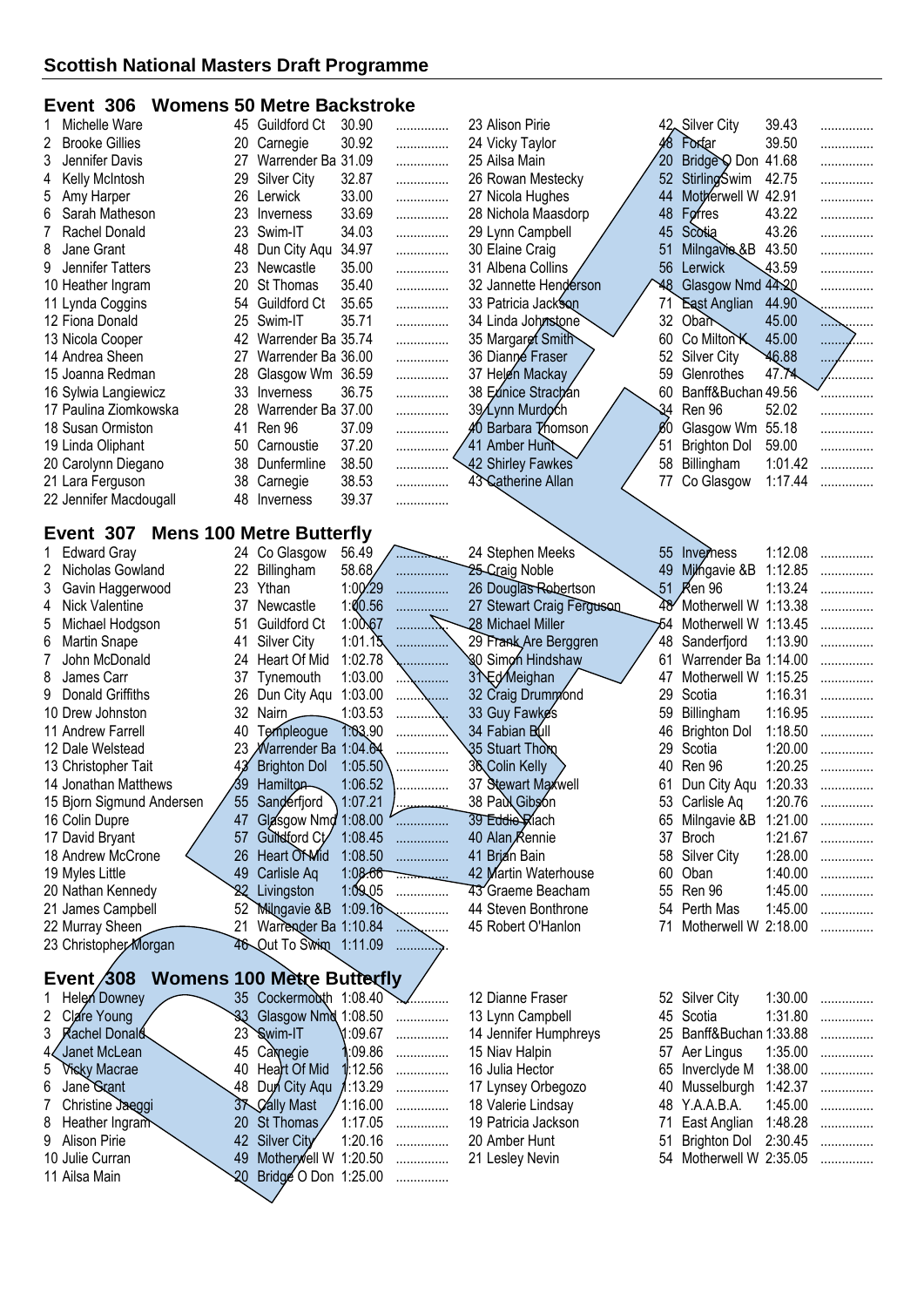# **Event 309 Mens 200 Metre Breaststroke**

| Jacob Duncan<br>1                                  | 19 | Nairn                                  | 2:25.78   | .      | 19 Chris Moncrieff                                  |     | 62 Inverleith                        | 3:05.00 | .       |
|----------------------------------------------------|----|----------------------------------------|-----------|--------|-----------------------------------------------------|-----|--------------------------------------|---------|---------|
| 2<br>Craig Gillespie                               | 31 | Otter                                  | 2:27.09   | .      | 20 Neil Storey                                      |     | 51 Helensburgh                       | 3:05.00 |         |
| 3<br>Robert Robson                                 | 45 | Kenilworth M                           | 2:28.77   | .      | 21 Michael Miller                                   | 54  | Motherwell W 3:08.00                 |         |         |
| David Muir<br>4                                    | 19 | Co Glasgow                             | 2:30.53   | .      | 22 Stewart Halliday                                 | 51  | Dun City Aqu 3:13.13                 |         |         |
| 5<br>Connor Wilson                                 | 25 | Heart Of Mid                           | 2:35.00   | .      | 23 Joachim Neff                                     | 46  | Camphill Ed                          | 3:15.00 |         |
| 6<br>Euan Dalgleish                                | 21 | Livingston                             | 2:40.68   | .      | 24 David Jackson                                    | 47  | Glásgow Nmd 3:18.05                  |         |         |
| 7<br>lan Sutherland                                | 26 | Heart Of Mid                           | 2:46.99   | .      | 25 Richard Lawford                                  | 43  | Silver City                          | 3:18.67 | .       |
| 8<br>Gordon Belbin                                 | 56 | Ulverston                              | 2:47.67   | .      | 26 J Macpherson-Stewart                             | 69  | Free Style                           | 3:24.50 | .       |
| 9<br>Gareth Thomas                                 | 26 | Heart Of Mid                           | 2:50.00   | .      | 27 Martin Jamiesory                                 | 58  | Ren 96                               | 3:29.91 | .       |
| 10 Gregory Smedley                                 | 33 | <b>Silver City</b>                     | 2:53.62   | .      | 28 Graeme Schreiber                                 | 60  | Ren 96                               | 3:40.00 |         |
| 11 Nathan Kennedy                                  | 22 | Livingston                             | 2:53.76   | .      | 29 Henry Morris Dick                                | 76  | <b><i><u>Orkney</u></i></b>          | 3:49.28 |         |
| 12 Mads Troldborg                                  | 40 | <b>Silver City</b>                     | 2:57.00   | .      | 30 Steven Coates                                    | 47  | WestNothian                          | 3:50.00 |         |
| 13 Thomas Morrow                                   | 62 | Co Oxford                              | 2:58.23   | .      | 31 Benjamin Sharp                                   | 28  | Warrender Ba 4:02.00                 |         | 1.1.1.1 |
| 14 Stephen Allen                                   | 58 | East Leeds                             | 2:58.53   | .      | 32 Richard Adams                                    | 68  | Duns                                 | 4:03.04 |         |
| 15 Alan Rennie                                     | 37 | <b>Broch</b>                           | 2:59.01   | .      | 33 Robert Telford                                   | 69  | Glasgow Wm 4:15:00                   |         |         |
| 16 Stuart Williams                                 | 57 | Inverness                              | 2:59.06   | .      | 34 Ronald Hood                                      | 65  | Glasgow Wm 4:22.00                   |         |         |
| 17 Mark Jones                                      | 55 | Warrender Ba 3:02.81                   |           | .      | 35/Sandy Galletly                                   | -76 | Perth Mas                            | 4:35.44 |         |
| 18 Graham Pearson                                  |    | 66 Carlisle Aq                         | 3:03.00   | .      |                                                     |     |                                      |         |         |
|                                                    |    |                                        |           |        |                                                     |     |                                      |         |         |
| Event 310                                          |    | <b>Womens 200 Metre Breaststroke</b>   |           |        |                                                     |     |                                      |         |         |
| Carly Fraser                                       |    | 26 Silver City                         | 2:45.00   | .      | 13 Hannah Ueckermann                                |     | 55 Witham Dolph 3:15.09              |         |         |
| 2 Fiona King                                       | 32 | Milngavie &B 2:48.66                   |           | .      | 14 Laura Duran                                      | 29  | Warrender Ba 3:15.89                 |         |         |
| 3<br><b>Ruth Miller</b>                            | 25 | Heart Of Mid                           | 2:55.25   | .      | 15 Audrey Cooper                                    | 64  | Silver City                          | 3:20.85 |         |
| Lorraine Wheatley<br>4                             | 50 | Motherwell W 2:58.00                   |           | .      | 16 Nicola Hughes                                    | 44  | Motherwell W 3:22.21                 |         |         |
| 5<br>Jennifer Davis                                | 27 | Warrender Ba 2:59.71                   |           | .      | 17 Sara Perry                                       | 61  | Cally Mast                           | 3:27.50 |         |
| <b>Claire Canning</b><br>6                         | 33 | Ireland                                | 3:05.10   | .      | 18-Kathleen Anne Raymond                            | 55  | Sevenoaks                            | 3:27.80 |         |
| Laura Shields<br>7                                 |    | 44 Scotia                              | 3:06.86   | .      | 19 Marie Keane                                      |     | 60 Comans                            | 3:31.00 |         |
| 8<br>Carol Lock                                    |    | 33 Heart Of Mid                        | 3:07.43   |        | 20 Valerie Lindsay                                  | 48' | Y.A.A.B.A.                           | 3:35.00 |         |
| 9<br>Rebecca Laing                                 | 20 | Warrender Ba 3:08.75                   |           |        | 21 Helen Mackay                                     | 59  | Glenrothes                           | 3:53.83 | .       |
| 10 Lynda Coggins                                   | 54 | Guildford Ct                           | 3:10.89   |        | 22 Diane Lee                                        | 54  | Ren 96                               | 3:59.40 | .       |
|                                                    | 47 | Milngavie &B 3:11.95                   |           | .      | 23 Janice Naylor                                    | 73  | Inverleith                           | 4:40.00 |         |
|                                                    |    |                                        |           |        |                                                     |     |                                      |         | .       |
| 11 Alison Lapping                                  |    |                                        |           |        |                                                     |     |                                      |         |         |
| 12 Susan Hoole                                     | 45 | Warrender Ba 3:12.00                   |           |        | 24 Lynn Murdoch                                     | 34  | Ren 96                               | 5:21.60 | .       |
|                                                    |    |                                        |           |        |                                                     |     |                                      |         |         |
| Event 311                                          |    | <b>Mens 4x50 Metre Medley Relay</b>    |           |        |                                                     |     |                                      |         |         |
| Motherwell W                                       | М  |                                        | NF-       |        |                                                     |     |                                      |         |         |
| Ren 96<br>2                                        | M  |                                        | <b>NT</b> |        |                                                     |     |                                      |         |         |
| 3<br>Ren 96                                        | M  | A                                      | <b>NT</b> |        |                                                     |     |                                      |         |         |
| Glasgow Nmds<br>4                                  |    | A                                      | <b>NT</b> | .      |                                                     |     |                                      |         |         |
| 5<br>Scotia                                        | M  | A                                      | <b>NT</b> | ↙      |                                                     |     |                                      |         |         |
| <b>Silver City</b><br>6                            | M  | A                                      | <b>NT</b> |        |                                                     |     |                                      |         |         |
| Sanderfjord<br>8                                   | Μ  | A                                      | <b>NT</b> | .      |                                                     |     |                                      |         |         |
| Warrender Ba<br>9                                  | M  | $\mathsf C$                            | <b>NT</b> | .      |                                                     |     |                                      |         |         |
| 10 Warrender Ba                                    | Μ  | B                                      | <b>NT</b> |        |                                                     |     |                                      |         |         |
| 11 Dun City Aqu                                    | M  | A                                      | NŤ        |        |                                                     |     |                                      |         |         |
| 12 Heart Of Mid                                    | M  | А                                      | <b>NT</b> | .      |                                                     |     |                                      |         |         |
| 13 Co Glasgow                                      | М  | A                                      | <b>NT</b> |        |                                                     |     |                                      |         |         |
| 7 Warrender Ba                                     | М  |                                        | <b>NT</b> | .      |                                                     |     |                                      |         |         |
|                                                    |    |                                        |           |        |                                                     |     |                                      |         |         |
| Event $/312$                                       |    | <b>Womens 4x50 Metre Medley Relay</b>  |           |        |                                                     |     |                                      |         |         |
| Silver City                                        | W  | B                                      | <b>NT</b> |        |                                                     |     |                                      |         |         |
| 2<br><b>Rgh 96</b>                                 | W  | A                                      | ΝT        | .      |                                                     |     |                                      |         |         |
| 3<br>Mverness                                      | W  |                                        | NT        |        |                                                     |     |                                      |         |         |
| Glasgow Nmds<br>4                                  | W  | Α                                      |           |        |                                                     |     |                                      |         |         |
| Heart Of Mid<br>6                                  | W  | A                                      |           |        |                                                     |     |                                      |         |         |
| Silver City<br>7                                   | W  | Α                                      | ŃΤ        |        |                                                     |     |                                      |         |         |
| Warrender Ba<br>8                                  | W  |                                        | 'NΤ       | .      |                                                     |     |                                      |         |         |
| Warrender Ba<br>5                                  | W  | A                                      | <b>NT</b> | .      |                                                     |     |                                      |         |         |
|                                                    |    |                                        |           |        |                                                     |     |                                      |         |         |
| Event 401                                          |    | Mens 400 Metre Freestyle               |           |        |                                                     |     |                                      |         |         |
| William Jolly                                      |    | 27 Newçástle                           | 4:08.61   | .      | Phil Harrison<br>4                                  | 28  | Warrender Ba 4:29.17                 |         |         |
| Hempel Roland<br>2<br><b>Donald Griffiths</b><br>3 | 36 | <b>Sork</b><br>26 Dun City Aqu 4:25.00 | 4:24.93   | .<br>. | 5<br><b>Christopher Heaps</b><br>John McDonald<br>6 | 30  | Newcastle<br>24 Heart Of Mid 4:31.50 | 4:31.28 | .<br>.  |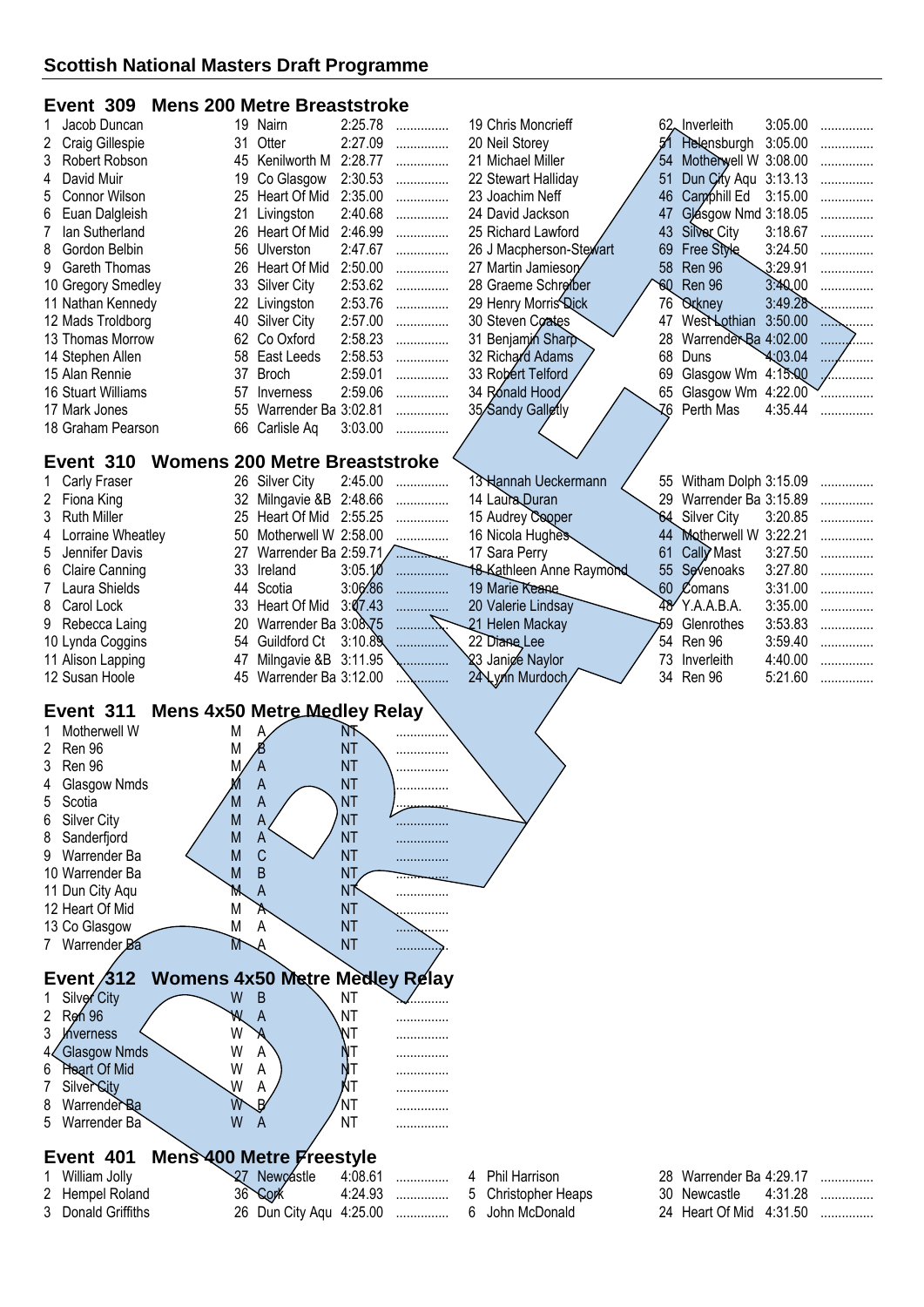| <b>Richard Hope</b>              | 42.             | Guildford Ct                      | 4:31.63 | .                | 27 Gary Tulloch             | 39              | Lerwick              | 5:25.00 |   |
|----------------------------------|-----------------|-----------------------------------|---------|------------------|-----------------------------|-----------------|----------------------|---------|---|
| 8<br>Luke Williams               | 18              | Inverness                         | 4:34.16 | .                | 28 Guy Fawkes               | 59              | Billingham           | 5:28.58 | . |
| 9 Andrew Farrell                 | 40              | Templeogue                        | 4:36.00 | .                | 29 Paul Gibson              | 58              | Carlisle Aq          | 5:28.61 | . |
| 10 Colin Dupre                   | 47              | Glasgow Nmd 4:43.63               |         | .                | 30 Tony Boyle               | '35             | <b>Balfron Barr</b>  | 5:29.35 | . |
| 11 Julian Plumley                | 53              | Newcastle                         | 4:43.95 | .                | 31 James Campbell           | 52              | Milngayie &B         | 5:30.00 | . |
| 12 Jonathan Matthews             | 39              | Hamilton                          | 4:45.53 | .                | 32 Colin Kelly              | 40              | Ren <sup>g6</sup>    | 5:30.44 |   |
| 13 Stewart Craig Ferguson        | 48              | Motherwell W                      | 4:46.17 | .                | 33 Elliott Young            | 19              | West Lothian 5:43.10 |         |   |
| 14 Myles Little                  | 49              | Carlisle Aq                       | 4:46.26 | .                | 34 Benjamin Sharp           | 28              | Warrender Ba 5:52.38 |         |   |
| 15 Peter Long                    | 55              | <b>Silver City</b>                | 4:47.00 | .                | 35 Bruce Dingwall           | 59              | Dun City Aqu 5:52.50 |         |   |
| 16 Mohamed Allam                 | 55              | Ren 96                            | 4:55.00 | .                | 36 Stewart Halliday         | 51              | Dun City Ago 5:53.95 |         |   |
| 17 Nathan Kennedy                | 22              | Livingston                        | 4:55.30 | .                | 37 Martin Waterhouse        | $\sqrt{60}$     | Oban                 | 5.55.00 |   |
| 18 Andrew Wheeler                | 41              | <b>Silver City</b>                | 4:57.00 | .                | 38 Ronald Nolar             | 51              | Warrender Ba 6:02. M |         |   |
| 19 Boyd Freeman                  | 56              | Aer Lingus                        | 4:58.00 | .                | 39 Steven Coates            | 47              | West Lothian 6:10.00 |         |   |
| 20 Andy Turnbull                 | 45              | StirlingSwim                      | 5:04.00 | .                | 40 Graeme/Schreiber         | 60              | Ren 96               | 6:20.00 | . |
| 21 Eddie Riach                   | 65              | Milngavie &B                      | 5:05.96 | .                | 41 Stuart/Ross              | 53              | Eastkilbride         | 6:30.90 |   |
| 22 Andrew Kennedy                | 32              | Motherwell W 5:10.30              |         | .                | 42 Ian Longster             | 60              | Billingham           | 6:40.83 | . |
| 23 Brian Bain                    | 58              | <b>Silver City</b>                | 5:12.00 | .                | 43 Graeme Beacham           | 55              | Ren 96               | 6:45.00 |   |
| 24 William Hempel                | 61              | Cork                              | 5:15.00 | .                | 44 Sandy Gallerly           | 76              | Perth Mas            | 7:35.78 | . |
| 25 Mark Jones                    | 55              | Warrender Ba 5:15.41              |         | .                | 45 Richard Adams            | 68              | Duns                 | 8:47.75 |   |
| 26 David Fleetwood               | 48              | Glasgow Wm 5:20.00                |         | .                |                             |                 |                      |         |   |
|                                  |                 |                                   |         |                  |                             |                 |                      |         |   |
| Event 402                        |                 | <b>Womens 400 Metre Freestyle</b> |         |                  |                             |                 |                      |         |   |
| Amy Harper<br>1                  |                 | 26 Lerwick                        | 4:35.00 | .                | 22 Caroline Dougal          |                 | 37 StirlingSwim      | 5:37.10 |   |
| $\overline{2}$<br>Kelly McIntosh | 29              | <b>Silver City</b>                | 4:43.97 | .                | 23 Susan Oxmiston           | -41             | Ren 96               | 5:40.00 |   |
| 3<br>Jennifer Tatters            | 23              | Newcastle                         | 4:50.00 | .                | 24 Kerry Sweenby            | 43 <sup>°</sup> | StirlingSwim         | 5:40.00 |   |
| 4<br><b>Carly Fraser</b>         | 26              | <b>Silver City</b>                |         | $4:50.00$ $\sim$ | 25 Julie Hutchinson         | 39              | Abeideen             | 5:40.67 |   |
| 5<br>Laura Bowden                | 31              | Manch Tri                         | 4:52.08 | .                | 26 Vicky Taylor             | 48              | Forfar               | 5:50.00 | . |
| 6<br><b>Helen Downey</b>         | 35              | Cockermouth                       | 4:56.40 | .                | 27 Debbie-Robertson         | 38              | Mairn                | 5:55.42 | . |
| 7<br>Janet McLean                | 45              | Carnegie                          | 4:59.77 |                  | 28 Jennifer Humphreys       |                 | Banff&Buchan 5:56.00 |         |   |
| 8<br>Ruth Miller                 | 25              | Heart Of Mid                      | 5:04,30 |                  | 29 Kathleen Anne Raymond    | 55              | Sevenoaks            | 6:02.00 |   |
| Laura Shields<br>9               | 44              | Scotia                            | 5:05.89 |                  | 30 Sara Perry               | 61              | <b>Cally Mast</b>    | 6:10.00 |   |
| 10 Carol Lock                    | 33              | Heart Of Mid                      | 5:07.05 |                  | 31 Margaret Smith           | 60              | Co Milton K          | 6:15.00 |   |
| 11 Lynne McKerlie                | 32              | Glasgow Nmd 5:08.49               |         |                  | 32 Paulina Ziomkowska       | 28              | Warrender Ba 6:30.00 |         |   |
| 12 Jane Grant                    | 48              | Dun City Aqu 5:10.23              |         |                  | 33 Jules Morrison           | 58              | Perth Mas            | 6:32.00 |   |
| 13 Karen McBeath                 | 56              | Forres                            | 5:13.59 |                  | 34 Lynsey Orbegozo          | 40              | Musselburgh          | 6:34.91 |   |
| 14 Lorraine Wheatley             | 50              | Motherwell W 5:45.00              |         |                  | 35 Elinor Crofts            | 53              | Heart Of Mid         | 6:38.28 |   |
| 15 Alison Lapping                | 47              | Milngavie &B 5:18.40              |         |                  | 36 Sandra Branney           | 64              | Glasgow Nmd 6:40.00  |         |   |
| 16 Joanna Redman                 | 28              | Glasgow Wm 5:28.00                |         |                  | 3 <sub>X</sub> Day Campbell | 67              | Silver City          | 7:06.75 |   |
| 17 Lynda Coggins                 | 54              | Guildford Ct                      | 5:30.00 |                  | 38 Diane Lee                |                 | 54 Ren 96            | 7:07.50 | . |
| 18 Claire Murray                 | 49              | Dun <i>C</i> ity Aqu 5:32.74      |         | .                | 39 Lynn Murdoch             | 34              | Ren 96               | 7:50.89 | . |
| 19 June Falconer                 | 54              | Silyer City                       | 5:33.55 |                  | 40 Katharine Gannon         | 58              | Ren 96               | 8:20.00 | . |
| 20 Lindsay Roy                   | 32              | <b>Huntly</b>                     | 5:35.00 | .                | 41 Amber Hunt               | 51              | <b>Brighton Dol</b>  | 9:01.03 | . |
| 21 Hannah Ueckermann             | 55              | Witham Dolph 5:36.57              |         | .                |                             |                 |                      |         |   |
|                                  |                 |                                   |         |                  |                             |                 |                      |         |   |
| Event 403                        |                 | <b>Mens 50 Metre Breaststroke</b> |         |                  |                             |                 |                      |         |   |
| Michael Hodgson<br>1             |                 | 51 Guildford Ct                   | 29.95   | .                | 19 Nicholas Gowland         |                 | 22 Billingham        | 33.00   | . |
| 2<br>Craig Gillespie             | 31              | Otter                             | 30.17   | . <del>. .</del> | 20 David Bryant             | 57              | <b>Guildford Ct</b>  | 33.10   | . |
| 3<br>Jacob Duncan                |                 | 19 Nairn                          | 30.53   | .                | 21 Christopher Tait         | 43              | <b>Brighton Dol</b>  | 33.50   | . |
| Robert Robson<br>4               | 45              | <b>Kenilworth M</b>               | 30.61   | .<br>.           | 22 Gregory Smedley          | 33              | Silver City          | 33.79   | . |
| 5<br>Edward Gray                 | 24              | Co Glasgow                        | 30.89   | .<br>.           | 23 Jerry O'Riordan          | 44              | Guildford Ct         | 33.91   | . |
| Martin Snape<br>6                | 41              | Silver City                       | 30.97   | .                | 24 Stuart Williams          | 57              | Inverness            | 34.82   | . |
| 7<br>David Muir                  | 19              | Co Glasgow                        | 30.97   | .                | 25 Dale Welstead            | 23              | Warrender Ba 35.00   |         | . |
| 8<br>Jonathan Borland            | 32              | Warrender Ba 31.18                |         | .                | 26 James Scobie             | 31              | Portobello           | 35.00   | . |
| 9/Utku Bozkurt                   | 23              | Otter                             | 31.50   | .                | 27 Myles Little             | 49              | Carlisle Aq          | 35.35   | . |
| 10 Savin Haggerwood              | 23              | Ythan                             | 31.67   | .                | 28 Neil Storey              | 51              | Helensburgh          | 35.42   | . |
| 11 Chris Ferguson                | 36              | Silyer City                       | 31.81   | .                | 29 Kevin Alan Gifford       | 35              | Lerwick              | 35.44   | . |
| 12 Ian Sutherland                |                 | 26 Heart Of Mid / 31.89           |         | .                | 30 Gareth Thomas            | 26              | Heart Of Mid         | 36.00   | . |
| 13 Thomas Leach                  | 26              | Aberdeen Dol 31.91                |         |                  | 31 Jarle Sanderfjord        | 56              | Sanderfjord          | 36.09   | . |
| 14 Connor Wilson                 | 25              | Heart Of Mid                      | 32.00   | .                | 32 Hamish Waddell           | 53              | Sanderfjord          | 36.09   | . |
| 15 Fraser McKane                 | 25              | Swim-IT                           | 32.13   | .                | 33 Craig Drummond           | 29              | Scotia               | 36.11   | . |
| 16 Alastair Honey                | $\overline{29}$ | Silver <sub>City</sub>            | 32.49   | .                | 34 Andrew Wheeler           | 41              | <b>Silver City</b>   | 36.14   | . |
| 17 Kieran Ogg                    | 21              | Aberdeen Dol 32.94                |         | .                | 35 Graham Pearson           | 66              | Carlisle Aq          | 36.22   | . |
| 18 Gordon Belbin                 |                 | 56 Ulverston                      | 33.00   | .                | 36 Vivian Mongey            |                 | 58 Aer Lingus        | 36.33   | . |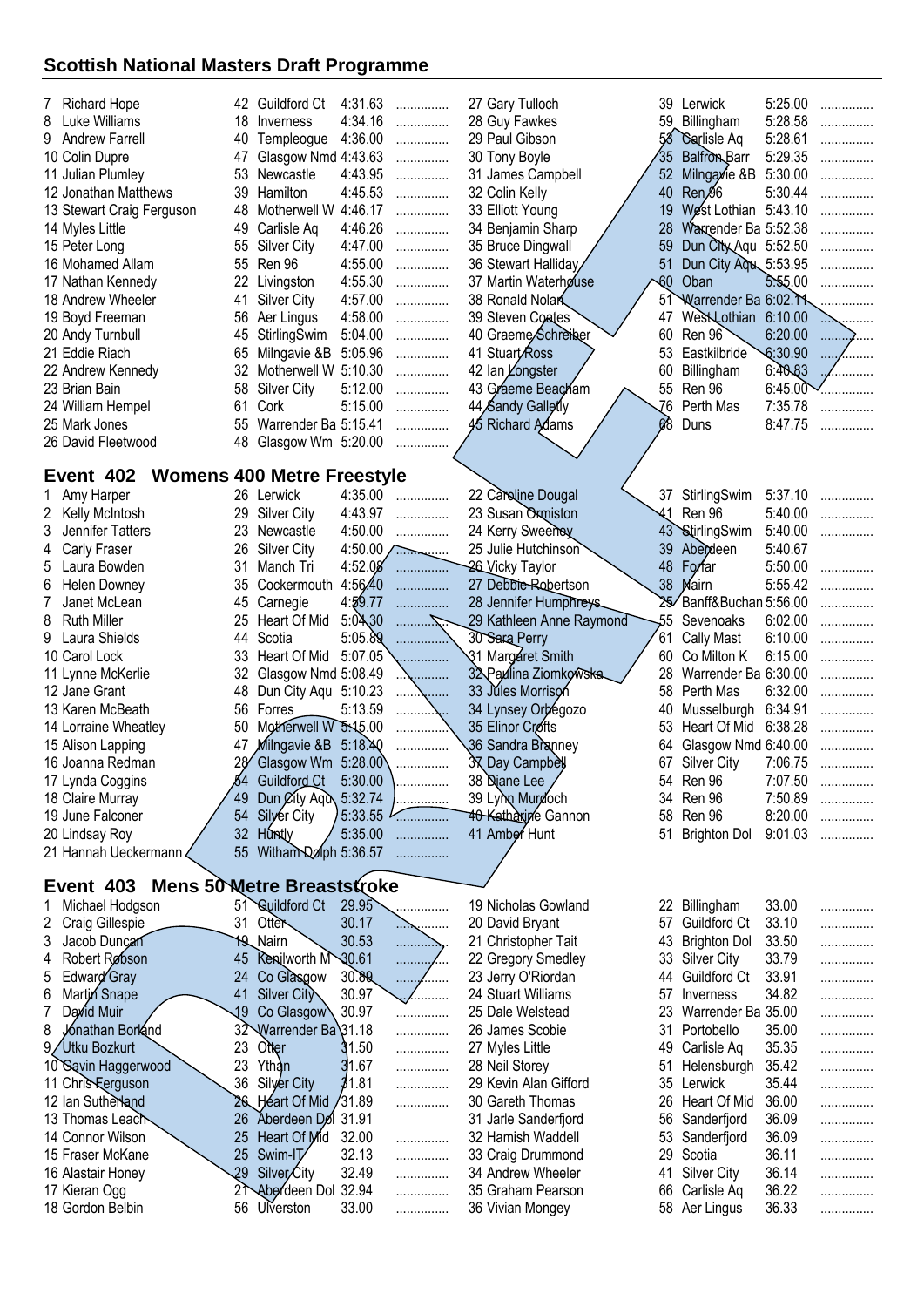| 37 Craig Noble                            |    | 49 Milngavie &B                     | 36.39   | .              | 57 Clive Jollands          |                 | 58 Dun City Aqu 40.00   |         | .                  |
|-------------------------------------------|----|-------------------------------------|---------|----------------|----------------------------|-----------------|-------------------------|---------|--------------------|
| 38 Mark Galbraith                         | 46 | Free Style                          | 36.50   | .              | 58 Tommy Sharkey           |                 | 43. Inverclyde M        | 41.00   | .                  |
| 39 Gordon McGavin                         | 43 | Hamilton                            | 36.50   | .              | 59 Kris Copeland           | 36              | YAA.A.B.A.              | 41.31   | .                  |
| 40 Stewart Maxwell                        | 61 | Dun City Aqu                        | 36.55   | .              | 60 Benjamin Sharp          | 28              | Warrender Ba 41.50      |         | .                  |
| 41 Stewart Halliday                       | 51 | Dun City Aqu                        | 36.87   | .              | 61 Eddie Riach             | 65              | Milngavie &B 41.81      |         | .                  |
| 42 Chris Moncrieff                        | 62 | Inverleith                          | 36.95   | .              | 62 Stewart Gairns          | 52              | Banff&Buchan 42.05      |         | .                  |
| 43 Adam Caton                             | 32 | <b>Silver City</b>                  | 37.00   | .              | 63 J Macpherson-Stewart    | 69              | Free Style              | 42.08   | .                  |
| 44 Thomas Morrow                          | 62 | Co Oxford                           | 37.20   | .              | 64 Martin Jamieson         | 58              | Ren96                   | 42.62   | .                  |
| 45 Mark Jones                             | 55 | Warrender Ba 37.28                  |         | .              | 65 Stuart Thorn            | 29              | Scotia                  | 45.00   | .                  |
| 46 David Sutherland                       | 31 | Silver City                         | 37.60   | .              | 66 Alan McMullan           | 65              | Bangor                  | 45.60   | .                  |
| 47 Stephen Allen                          | 58 | East Leeds                          | 37.65   | .              | 67 Henry Morris Dick       | -76             | Orkney                  | 47.50   | .                  |
| 48 Simon Collins                          | 54 | Lerwick                             | 37.87   | .              | 68 Gilleasbuig Ferguson    | 43              | <b>Naverness</b>        | 48.00   | .                  |
| 49 Mads Troldborg                         | 40 | <b>Silver City</b>                  | 38.00   | .              | 69 Alan Roberts            | 62              | Ren 96                  | 48.50   | <sub>.</sub>       |
| 50 Lindsay McGrow                         | 42 | Bo'ness                             | 38.30   | .              | 70 George <b>Jackson</b>   | 73              | East Anglian            | 48.82   | .<br>$\mathcal{L}$ |
| 51 Richard Lawford                        | 43 | <b>Silver City</b>                  | 38.64   | .              | 71 Richard Adams           | 68              | Duns                    | 49.15   | .                  |
| 52 Ken Harald Olson                       | 50 | Sanderfjord                         | 38.76   | .              | 72 Ross Maccallum          | 55              | Warrender Ba 49.50      |         | .                  |
| 53 Adam Nicholson                         | 40 | <b>Cally Mast</b>                   | 39.00   | .              | 73 Kamran Majidi           | 28              | <b>Silver City</b>      | 50.00   | .                  |
| 54 David Jackson                          | 47 | Glasgow Nmd 39.28                   |         | .              | 74 Bert Philip             | $\overline{1}2$ | <b>Silver City</b>      | 52.55   | .                  |
| 55 Alan Rennie                            | 37 | <b>Broch</b>                        | 39.67   | .              | 7∕5 Raymond∕Bain           |                 | Musselburgh             | 56.87   |                    |
| 56 Logan Mitchell                         | 30 | Scotia                              | 40.00   | .              |                            |                 |                         |         |                    |
|                                           |    |                                     |         |                |                            |                 |                         |         |                    |
| Event 404                                 |    | <b>Womens 50 Metre Breaststroke</b> |         |                |                            |                 |                         |         |                    |
| Carly Fraser                              | 26 | Silver City                         | 34.61   |                | 25 Emily Morrison          | 41              | Carnoustie              | 43.08   |                    |
| 2<br>Leanna Marshall                      | 24 | <b>Silver City</b>                  | 35.50   | .              | 26 Jennifer Macdougall     | -48             | Inverness               | 43.15   | .                  |
| 3<br>Jennifer Davis                       | 27 | Warrender Ba 36.70                  |         | .              | 27 Marie Kneeshaw          | $53^{\circ}$    | Heart Of Mid            | 43.20   | .                  |
|                                           | 32 |                                     |         | .              |                            | 38              |                         | 43.50   | .                  |
| Fiona King<br>4                           |    | Milngavie &B                        | 36.80   | . <del>.</del> | 28 Carolynn Diegano        |                 | Duntermline             |         | .                  |
| 5<br>Kirstin Geppert                      | 29 | Scotia                              | 36.82   | .              | 29 Nicola Hughes           | 44              | Motherwell W            | 44.78   | .                  |
| 6<br>Emma Kennedy                         | 19 | Larkhall                            | 37.20   | .              | 30 Sara Perry              | 61              | <b>Zally Mast</b>       | 46.00   | .                  |
| 7<br>Susan Fraser                         | 49 | Free Style                          | 37/26   | .              | 31 Kathleen Anne Raymond   | 55              | Sevenoaks               | 46.00   | .                  |
| 8<br>Kelly McIntosh                       | 29 | <b>Silver City</b>                  | 37.53   |                | 32 Marie Keane             | -60             | Comans                  | 46.20   | .                  |
| 9<br>Rebecca Laing                        | 20 | Warrender Ba 38.22                  |         |                | 33 Nichola Maasdorp        | 48              | Forres                  | 46.29   | .                  |
| 10 Albena Collins                         | 56 | Lerwick                             | 38.37   | .              | 34 Dawn Burke              | 49              | Silver City             | 47.00   |                    |
| 11 Susan Hoole                            | 45 | Warrender Ba 38.70                  |         |                | 35 Ailsa Main              | 20              | Bridge O Don            | 47.44   | .                  |
| 12 Laura Bowden                           | 31 | Manch Tri                           | 38.84   | .              | 36 Lýnn Campbell           | 45              | Scotia                  | 48.28   |                    |
| 13 Lorraine Wheatley                      | 50 | Motherwell W 39.00                  |         | .              | 37 Dianne Fraser           | 52              | <b>Silver City</b>      | 48.56   | .                  |
| 14 Alison Lapping                         | 47 | Milngavie &B 39.36                  |         |                | 38 Helen Mackay            | 59              | Glenrothes              | 48.88   | .                  |
| 15 Lara Ferguson                          | 38 | $\chi$ arnegie                      | 39.73   |                | 39 Hilary Seatter          | 54              | Lerwick                 | 50.80   | .                  |
| 16 Sarah Ward                             | 41 | Inverclyde M                        | 40.12   |                | 40 Amber Hunt              | 51              | <b>Brighton Dol</b>     | 52.60   | .                  |
| 17 Fiona McGibbon                         |    | Inverness                           | 40.49   |                | 41 Diane Lee               |                 | 54 Ren 96               | 54.00   |                    |
| 18 Laura Shields                          |    | 44 Scotia                           | .41.18  | . <u>.</u>     | 42 Gillian Main            |                 | 55 Silver City          | 55.00   | .                  |
| 19 Claire Murray                          |    | 49 Dun City Agu / 41.30             |         | .              | <b>43 Kathaxine Gannon</b> |                 | 58 Ren 96               | 57.00   | .                  |
| 20 Laura Duran                            |    | 29 Warrender Ba 41.45               |         | .              | 44 Frances Wilson          |                 | 60 Croydon Amp 58.69    |         | .                  |
| 21 Andrea Sheen                           | 27 | Warrender Ba 41.82                  |         | .              | 45 Eupice Strachan         |                 | 60 Banff&Buchan 58.83   |         | .                  |
| 22 Jannette Henderson                     |    | 48 Glasgow Nmd 42.00                |         |                | 46 Janice Naylor           |                 | 73 Inverleith           | 1:03.33 | .                  |
| 23 Hannah Ueckermann                      |    | \$5 Witham Dolph 42.05              |         | .              | 47 Lynn Murdoch            |                 | 34 Ren 96               | 1:14.13 | .                  |
| 24 Alison Pirie                           |    | 42 Silver City                      | 43.00   | .              | 48 Catherine Allan         |                 | 77 Co Glasgow           | 1:45.00 | .                  |
|                                           |    |                                     |         |                |                            |                 |                         |         |                    |
| Event 405 Mens 200 Metre Butterfly        |    |                                     |         |                |                            |                 |                         |         |                    |
| Nicholas Gowland                          |    | 22 Billingham                       | 2:10.53 | ŕ.,            | 10 Christopher Gorman      |                 | 45 Ren 96               | 2:48.54 | .                  |
| 2<br>Nick Valentine                       |    | 37 Newcastle                        | 2:13.12 |                | 11 Douglas Robertson       |                 | 51 Ren 96               | 2:52.31 | .                  |
| 3<br>William Jolly                        |    | 27 Newcastle                        | 2:25.16 | <i></i>        | 12 Mohamed Allam           |                 | 55 Ren 96               | 2:55.00 | .                  |
| 4<br>James Carr                           |    | 37 Tynemouth                        | 2:28.00 | .              | 13 Alan Rennie             | 37              | Broch                   | 3:01.31 | .                  |
| 5<br>Mathan Kennedy                       |    | 22 Livingston                       | 2:37.59 | .              | 14 Stewart Maxwell         | 61              | Dun City Aqu 3:02.17    |         | .                  |
| 6<br>David Bryant                         | 57 | Guildford Ct                        | 2:39.99 | .              | 15 Brian Bain              |                 | 58 Silver City          | 3:25.00 | .                  |
| 7<br><b><i><u>David Fleetwood</u></i></b> | 48 | Glasgow Wm $2:40.00$                |         | .              | 16 Robert Telford          | 69              | Glasgow Wm 4:42.00      |         | .                  |
| 8<br>Bjorn Sigmund Andersen               |    | 55 Sanderfjord                      | 2:45.00 | .              | 17 Robert O'Hanlon         |                 | 71 Motherwell W 4:58.08 |         | .                  |
| 9 Christopher Morgan                      |    | 46 Qut To Swim / 2:47.43            |         | .              |                            |                 |                         |         |                    |
|                                           |    |                                     |         |                |                            |                 |                         |         |                    |
| Event 406                                 |    | <b>Womens 200 Metre Butterfly</b>   |         |                |                            |                 |                         |         |                    |
| Jennifer Davis                            |    | 27 Warrender Ba 2:30.18             |         | .              | 5 Vicky Macrae             |                 | 40 Heart Of Mid         | 2:46.35 | .                  |
| 2<br>Nicola Latty                         |    | 47 Holywell                         | 2:34.73 | .              | 6 Claire Canning           |                 | 33 Ireland              | 2:54.19 | .                  |
| 3<br>Clare Young                          |    | 33 Glasgow Nmd 2:35.00              |         | .              | 7 Christine Jaeggi         |                 | 37 Cally Mast           | 2:55.00 | .                  |
| $\overline{4}$<br>Janet McLean            |    | 45 Carnegie                         |         | 2:35.69        | 8 Laura Shields            |                 | 44 Scotia               | 3:14.64 |                    |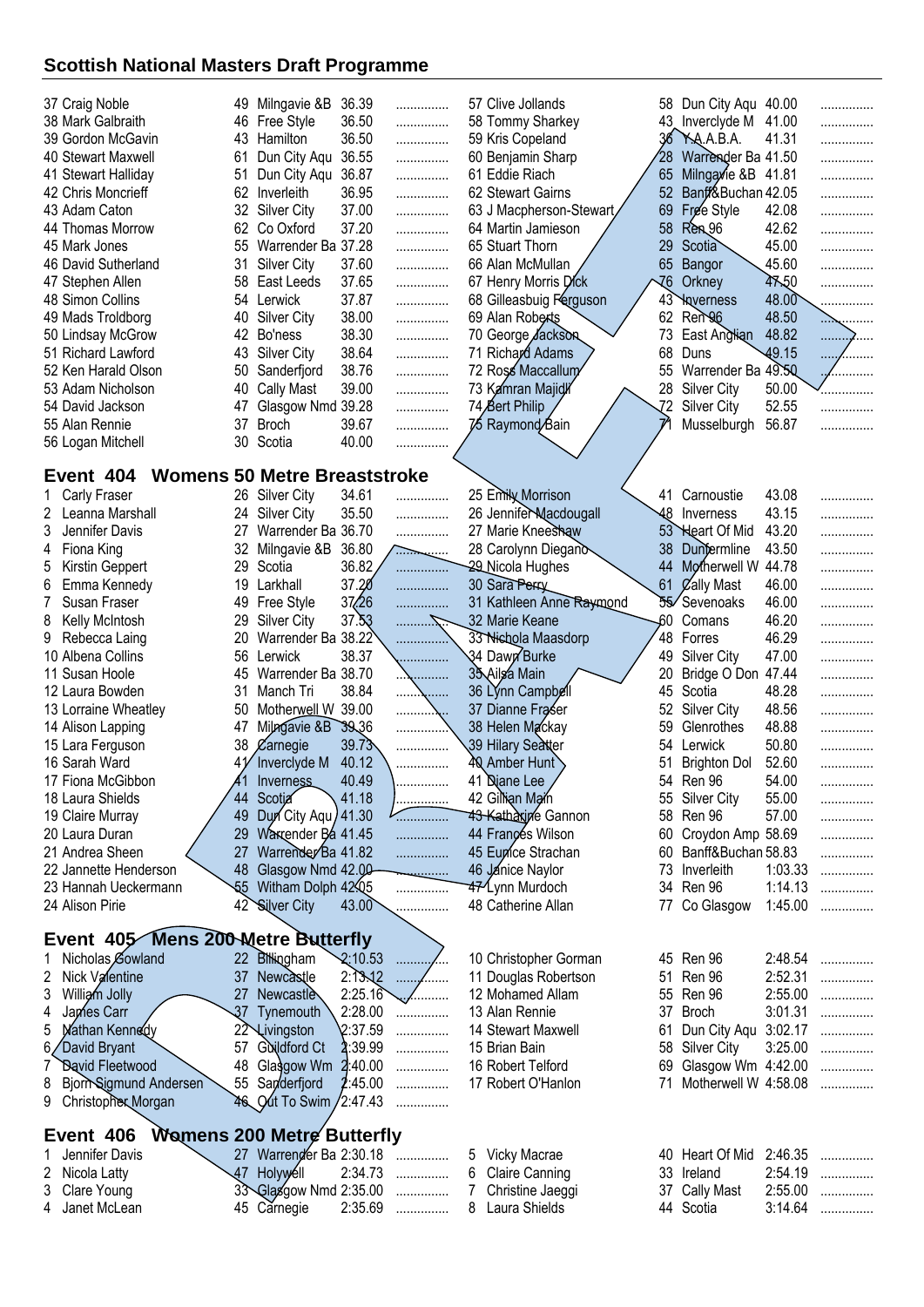| 9 Julie Curran                    |                 | 49 Motherwell W 3:18.00   |              | .                   |   | 12 Marie Keane                 |                 | 60 Comans           | 3:50.00 | .              |
|-----------------------------------|-----------------|---------------------------|--------------|---------------------|---|--------------------------------|-----------------|---------------------|---------|----------------|
| 10 Audrey Cooper                  | 64              | <b>Silver City</b>        | 3:25.69      | .                   |   | 13 Niav Halpin                 |                 | 57 Aer Lingus       | 3:55.00 | .              |
| 11 Lynn Campbell                  |                 | 45 Scotia                 | 3:31.14      | .                   |   | 14 Patricia Jackson            |                 | <b>East Anglian</b> | 3:58.00 | .              |
|                                   |                 |                           |              |                     |   |                                |                 |                     |         |                |
| Event 407 Mens 50 Metre Freestyle |                 |                           |              |                     |   |                                |                 |                     |         |                |
| <b>Matthew Nicholson</b>          |                 | 27 Co Glasgow 23.53       |              | .                   |   | 53 Duncan Ross                 | 21              | Ren <sup>g6</sup>   | 28.67   |                |
| 2<br>Dale Welstead                | 23              | Warrender Ba 24.10        |              | .                   |   | 54 Kevin Alan Gifford          | 35              | Lerwick             | 28.95   |                |
| 3<br>Michael Hodgson              | 51              | Guildford Ct              | 24.34        | .                   |   | 55 Mads Troldborg              | 40              | Silver City         | 29.00   |                |
| 4<br>Gavin Haggerwood             | 23              | Ythan                     | 24.52        | .                   |   | 56 Peter Lamb                  | 47              | Warrender Ba 29.00  |         |                |
| 5<br>Phil Harrison                | 28              | Warrender Ba 24.57        |              | .                   |   | 57 Eric Wardle                 | 55              | StirlingSwim        | 29.00   |                |
| 6<br>Thomas Leach                 | 26              | Aberdeen Dol 24.59        |              | .                   |   | 58 Joan Figuerola Hurtado      | $\overline{28}$ | Warrender Ba 29.12  |         |                |
| 7<br><b>Matthew Lambert</b>       | 37              | <b>Brighton Dol</b>       | 24.76        | .                   |   | 59 Chris Moncrieff             | 62              | <b>X</b> iverleith  | 29.29   | .              |
| 8<br>Utku Bozkurt                 | 23              | Otter                     | 25.10        | .                   |   | 60 Mark Jones                  | 55              | Warrender Ba 29.35  |         | $\sim$         |
| 9<br>James Carr                   | 37              | Tynemouth                 | 25.30        | .                   |   | 61 Roy Armstrong               | 39              | North LanST 29.44   |         | . <del>.</del> |
| 10 Chris Ferguson                 | 36              | <b>Silver City</b>        | 25.37        | .                   |   | 62 Fabian Bull                 | 46              | Brighton Dol        | 29.50   | . /.           |
| 11 Thomas Primavesi               | 24              | Newcastle                 | 25.40        | .                   |   | 63 Stephen Meeks               | 55              | Inverness           | 29.56   |                |
| 12 Kieran Ogg                     | 21              | Aberdeen Dol 25.42        |              | .                   |   | 64 Hamish Waddell              | 53              | Sanderfjord         | 29.70   |                |
| 13 Jonathan Borland               | 32              | Warrender Ba 25.46        |              | .                   |   | 65 Richard Lawford             | 43              | <b>Silver City</b>  | 29.73   |                |
| 14 Andrew Farrell                 | 40              | Templeogue                | 25.50        | .                   |   | 66 Ken Harald Olson            | 50              | Sanderfjord         | 29.74   |                |
| 15 Craig Gillespie                | 31              | Otter                     | 25.52        |                     |   | 67 Jarle Sanderfjord,          | 56              | Sanderfjord         | 29.74   |                |
|                                   |                 |                           |              | .                   |   |                                | 58              |                     | 29.82   |                |
| 16 Donald Griffiths               | 26              | Dun City Aqu 25.65        |              | .                   |   | 68 Stephen Allen               |                 | East Leeds          |         | .              |
| 17 Alastair Honey                 | 29              | <b>Silver City</b>        | 25.65        | .                   |   | 69 Stewart Maxwell             | 61              | Dun City Aqu        | 29.90   |                |
| 18 Martin Snape                   | 41              | Silver City               | 25.76        | .                   |   | 70 Stuart Thorn                | 29              | Scotia              | 30.00   | .              |
| 19 Fraser McKane                  | 25              | Swim-IT                   | 25.77        | .                   |   | 71 Patrick Sbaya               | 36              | Warrender Ba 30.00  |         | .              |
| 20 Christopher Heaps              | 30              | Newcastle                 | 25.81        | .                   |   | 72 Andy Turnbulk               |                 | 45 StirlingSwim     | 30.00   | .              |
| 21 Drew Johnston                  | 32              | Nairn                     | 26.09        | $\overline{\cdots}$ |   | 73 Adam Caton                  | 32              | Silver City         | 30.00   | .              |
| 22 Joshua Alexander               | 27              | Scotia                    | 26.25        | .                   |   | 74 Keith Watchorn              | 48              | Scotia              | 30.15   | .              |
| 23 Christopher Tait               | 43              | <b>Brighton Dol</b>       | 26.37        | .                   |   | 75 Graeme Schreiber            | 60              | Ken 96              | 30.18   |                |
| 24 Andrew Hunter                  | 21              | Scotia                    | 26,40        | .                   |   | 76 Stewart Halliday            |                 | Dun City Aqu        | 30.30   |                |
| 25 Jason Kenney                   | 48              | Warrender Ba              | 26.43        | - 7.                |   | 77 Colin Kelly                 | .40             | Ren 96              | 30.97   |                |
| 26 Robert Robson                  | 45              | Kenilworth M              | 26.50        |                     |   | 78 Clive Jollands              | 58              | Dun City Aqu        | 31.00   |                |
| 27 Jerry O'Riordan                | 44              | Guildford Ct              | 26.62        | .                   |   | √79 Stewart Gairns             | 52              | Banff&Buchan 31.19  |         | .              |
| 28 Rafal Kaczynski                | 33              | Co Manch Aq 26.95         |              |                     |   | 80 Kris Copeland               | 36              | Y.A.A.B.A.          | 31.31   | .              |
| 29 Ian Sutherland                 | 26              | Heart Of Mid              | 26.99        | .                   |   | 81 Simon Colling               | 54              | Lerwick             | 31.44   |                |
| 30 Craig Drummond                 | 29              | Scotia                    | 27.00        | .                   |   | 82 Marc Mills                  | 48              | Scotia              | 31.44   | .              |
|                                   |                 | Heart Of Mid              |              | .                   |   | 83 Simon Hindshaw              |                 |                     |         | .              |
| 31 Andrew McCrone                 | 26              |                           | 27.00        |                     |   |                                | 61              | Warrender Ba 31.50  |         | .              |
| 32 Jacob Duncan                   | 19              | Mairn                     | 27.02        |                     |   | 84 Paul Nich <b>òl</b> son     | 61              | Carlisle Aq         | 31.52   | .              |
| 33 Jonathan Matthews              |                 | Hamilton                  | 27.16        |                     |   | 85 David Sheen                 | 61              | Warrender Ba 31.61  |         | .              |
| 34 Stewart Craig Ferguson         | 48              | Motherwell W              | 27.26        |                     |   | 86 Bruce Dingwall              | 59              | Dun City Aqu 31.68  |         |                |
| 35 Gareth Thomas                  | 26              | Heart Of Mid              | 27.33        | .                   |   | 87 Logan Mitchell              |                 | 30 Scotia           | 32.00   | .              |
| 36 Julian Plumley                 | 53              | Newcastle                 | 27.37        |                     |   | 88 Gilleasbuig Ferguson        | 43              | Inverness           | 32.00   | .              |
| 37 Ian McKay                      | 62              | Musselburgh               | 27.42        | .                   |   | 89 Alan McMullan               | 65              | Bangor              | 32.01   | .              |
| 38 Peter Long                     | 55              | Silver City               | 27.60        | .                   |   | 90 Martin Waterhouse           | 60              | Oban                | 32.50   | .              |
| 39 James Scobie                   | 31              | Portobello                | 27.60        | <u>. .</u>          |   | 91 Steven Coates               | 47              | West Lothian        | 33.00   | .              |
| 40 James Black                    | $\overline{37}$ | Carnoustie                | $27\sqrt{3}$ | .                   |   | 92 <sup>2</sup> Lindsay McGrow | 42              | Bo'ness             | 33.80   | .              |
| 41 Gordon Belbin                  | 56 <sup>°</sup> | <b>Wverston</b>           | 27.78        | .                   |   | 93 Tommy Sharkey               | 43              | Inverclyde M        | 34.62   | .              |
| 42 Ross Maccallum                 | 55              | Warrender Ba 27.94        |              |                     |   | 94 Benjamin Sharp              | 28              | Warrender Ba 35.12  |         | .              |
| 43 David Hogg                     |                 | 54 Glasgow Nmd 27.97      |              | .                   |   | 95 Ronald Nolan                | 51              | Warrender Ba 35.90  |         | .              |
| 44 David Sutherland               | 31              | <b>Silver City</b>        | 27.98        | <br>.               |   | 96 David Jackson               | 47              | Glasgow Nmd 36.00   |         | .              |
| 45 Ed Mejghan                     | 47              | Motherwell W 27.99        |              |                     |   | 97 Martin Jamieson             | 58              | Ren 96              | 37.29   | .              |
| 46 Adam Nicholson                 | 40              | Cally Mash                | 28.00        | .<br>1.1.1.1        |   | 98 Ranald Spicer               | 66              | Stranraer           | 37.50   |                |
|                                   | 41              |                           |              | <u>e.</u>           |   |                                |                 |                     |         | .              |
| 47 Andrew Wheeler                 |                 | <b>Silver City</b>        | 28.20        | .                   |   | 99 Bert Philip                 | 72              | <b>Silver City</b>  | 39.80   | .              |
| 48 <i>Y</i> ivian Mongey          | 58              | <b>Aer Lingus</b>         | 28.25        | .                   |   | 100 Ronald Hood                | 65              | Glasgow Wm          | 40.12   | .              |
| 49 Gary Tulloch                   | 39              | Lexwick                   | 28.29        | .                   |   | 101 Julian Reed                | 53              | Co Milton K         | 44.00   | .              |
| 50 Sordon McGavin                 | 43              | Hamilton                  | 28.50        | .                   |   | 102 Kamran Majidli             | 28              | <b>Silver City</b>  | 45.00   | .              |
| 51 Murray Sheen                   | 21              | Warrender Ba 28.50        |              | .                   |   | 103 Raymond Bain               | 71              | Musselburgh         | 50.48   | .              |
| 52 Mark Galbraith                 |                 | 46 Free Style             | 28.64        | .                   |   |                                |                 |                     |         |                |
| Event 408                         |                 | Womens 50 Metre Freestyle |              |                     |   |                                |                 |                     |         |                |
|                                   |                 |                           |              |                     |   |                                |                 |                     | 28.58   |                |
| Michelle Ware                     |                 | 45 Guildford Ct           | 27.33        | .                   | 5 | Kelly McIntosh                 |                 | 29 Silver City      |         | .              |
| 2<br><b>Brooke Gillies</b>        | 20              | Carnogie                  | 27.34        | .                   | 6 | Susan Fraser                   | 49              | Free Style          | 28.74   | .              |
| Amy Harper<br>3                   |                 | 26 Lerwick                | 27.50        | .                   |   | Louise Kennedy                 | 26              | <b>Silver City</b>  | 28.76   | .              |
| 4<br><b>Ruth Miller</b>           |                 | 25 Heart Of Mid           | 27.55        | .                   | 8 | Jennifer Tatters               |                 | 23 Newcastle        | 28.84   | .              |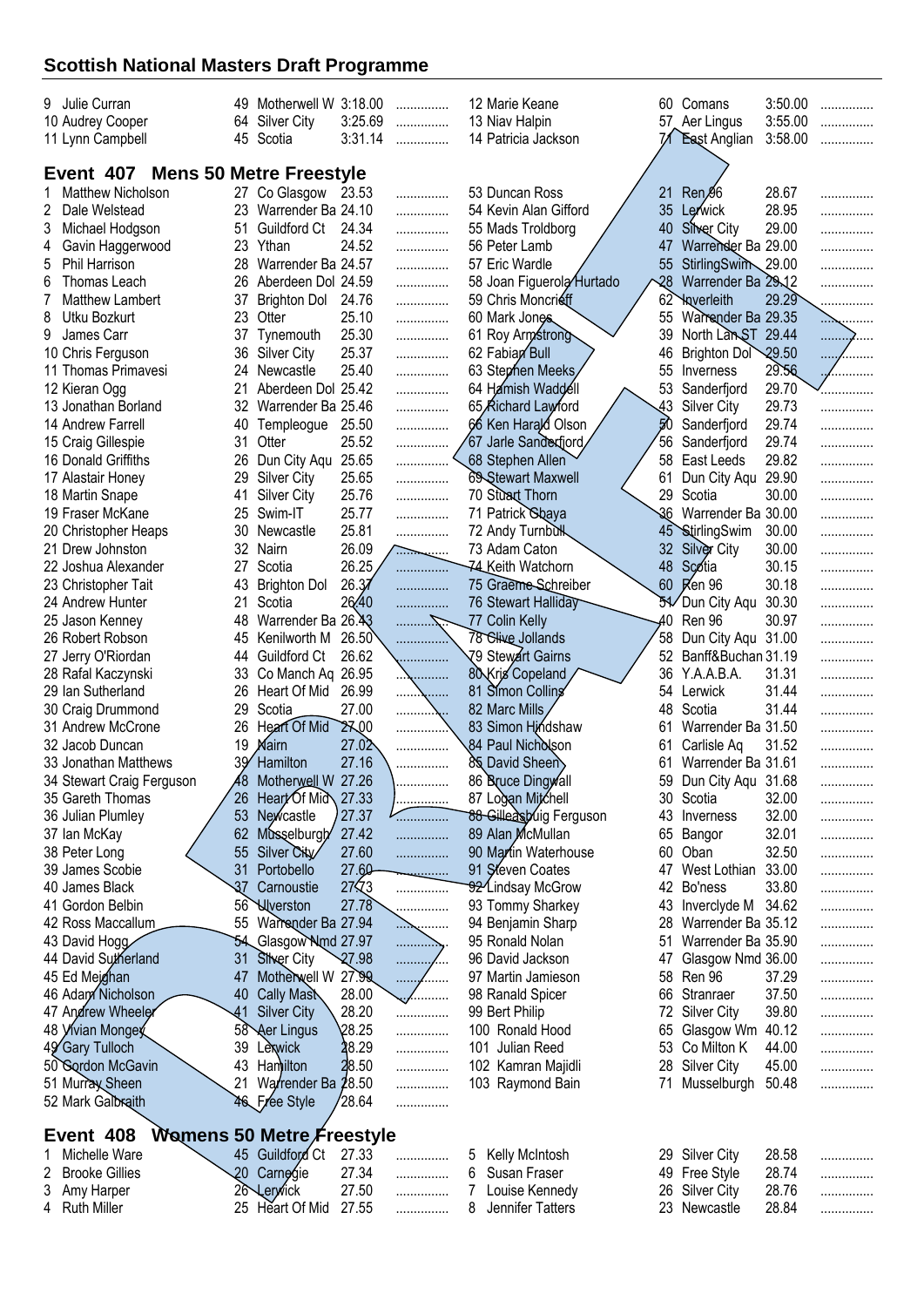| Rachel Donald<br>9                           |                    | 23 Swim-IT                                   | 28.88                |                  | 38 Linda Oliphant                    | 50 Carnoustie                           | 33.60   |                  |
|----------------------------------------------|--------------------|----------------------------------------------|----------------------|------------------|--------------------------------------|-----------------------------------------|---------|------------------|
|                                              |                    |                                              |                      | .                |                                      |                                         |         | .                |
| 10 Carly Fraser                              | 26                 | <b>Silver City</b>                           | 29.00                | .                | 39 Emily Morrison                    | 41 Carnoustie                           | 33.67   | .                |
| 11 Emma Kennedy                              | 19                 | Larkhall                                     | 29.17                | .                | 40 Jennifer Macdougall               | 48<br>Therness                          | 33.84   | .                |
| 12 Dawn Coleman                              | 55                 | St Thomas                                    | 29.89                | .                | 41 Nichola Maasdorp                  | 48<br><b>Forres</b>                     | 33.98   | .                |
| 13 Leanna Marshall                           | 24                 | <b>Silver City</b>                           | 30.00                | .                | 42 Sarah Kerr                        | 34<br>Trojan                            | 34.00   | .                |
| 14 Lynne McKerlie                            | 32                 | Glasgow Nmd 30.15                            |                      | .                | 43 Ailsa Main                        | Bridge O Don<br>20                      | 34.00   | .                |
| 15 Susan Hoole                               | 45                 | Warrender Ba 30.19                           |                      | .                | 44 Rowan Mestecky                    | 52<br>StirlingSwim                      | 34.12   | .                |
| 16 Fiona Donald                              | 25                 | Swim-IT                                      | 30.30                | .                | 45 Claire Murray                     | Dun City Aqu 34.59<br>49                |         | .                |
| 17 Laura Shields                             | 44                 | Scotia                                       | 30.56                | .                | 46 Elizabeth Bull                    | 57<br>Warrender Ba 34.90                |         |                  |
| 18 Fiona King                                | 32                 | Milngavie &B                                 | 30.57                | .                | 47 Dianne Fraser                     | Silver City<br>52                       | 35.48   | .                |
| 19 Vicky Macrae                              | 40                 | Heart Of Mid                                 | 30.60                | .                | 48 Albena Collins                    | $\sqrt{6}$<br>Lerwick                   | 35.68   | .                |
| 20 Karen McBeath                             | 56                 | Forres                                       | 30.65                | .                | 49 Linda Johnstone                   | 32<br><b>Q</b> ban                      | 37.50   | .                |
| 21 Fiona McGibbon                            | 41                 | Inverness                                    | 31.16                | .                | 50 Margaret Smith                    | Co Milton K<br>60                       | 38.00   |                  |
| 22 Shanine Urquhart                          | 24                 | Motherwell W 31.20                           |                      | .                | 51 Eunice Strachan                   | Banff&Bushan 39.83<br>60                |         | . <del>. 2</del> |
| 23 Caroline Dougal                           | 37                 | StirlingSwim                                 | 31.30                | .                | 52 Diane/Lee                         | 54<br>Ren 96                            | 39.95   | . /              |
| 24 Lara Ferguson                             | 38                 | Carnegie                                     | 31.38                | .                | 53 Sargh Macleod                     | Swim W Isles<br>48                      | 40.00   |                  |
| 25 Vicki Trim                                | 44                 | Hamilton                                     | 31.55                | .                | 54 Julia Hector                      | 65<br>Inverclyde M                      | 40.00   |                  |
| 26 Fiona Rousseau                            | 41                 | Glasgow Nmd 31.70                            |                      | .                | 55 Gillian Main                      | $\overline{55}$<br><b>Silver City</b>   | 40.16   | .                |
| 27 Laura Duran                               | 29                 | Warrender Ba 31.85                           |                      | .                | 56 Elinor Crofts                     | 53<br>Heart Of Mid                      | 40.64   | .                |
| 28 Kerry Sweeney                             | 43                 | StirlingSwim                                 | 31.88                | .                | 57 Helen Mackay                      | 59<br>Glenrothes                        | 40.80   | .                |
| 29 Andrea Sheen                              | 27                 | Warrender Ba 31.94                           |                      |                  | 58 Patricia Jackson                  | East Anglian<br>71                      | 40.85   | .                |
| 30 Kirsten Gray                              | 35                 | Heart Of Mid                                 | 32.02                | .                | 59 Frances Wilson                    | Croydon Amp 41.29<br>60                 |         | .                |
| 31 Alison Pirie                              | 42                 | <b>Silver City</b>                           | 32.23                | .                | 60 Amber Hunt                        | 51<br><b>Brighton Dol</b>               | 41.64   | .                |
| 32 Joanna Redman                             | 28                 | Glasgow Wm 32.27                             |                      | .                | 61 Hilary Seatter                    | 54<br>Lerwick                           | 42.00   | .                |
| 33 Rebecca Adam                              | 37                 | <b>Cally Mast</b>                            | 32.43                |                  | 62 Shona Shirley                     | 30 <sup>°</sup><br><b>Dumfries</b>      | 44.00   |                  |
| 34 Susan Hodge                               | 65                 | Gloucester M                                 | 32.50                | .                | 63 Lynn Murdoch                      | 34<br>Ren <sup>26</sup>                 | 44.27   | .                |
| 35 Catherine Leslie                          | 22                 | <b>Silver City</b>                           | 32.50                | . . <del>.</del> | 64 Day Campbell                      | 67<br>Silver City                       | 45.03   | .                |
|                                              | 38                 | Nairn                                        | 32.98                | .                | 65 Catherine Allan                   | Co Glasgow<br>77                        | 1:14.95 | .                |
| 36 Debbie Robertson                          |                    |                                              |                      | .                |                                      |                                         |         | .                |
| 37 Jannette Henderson                        | 48                 | Glasgow Nmd 33.07                            |                      |                  |                                      |                                         |         |                  |
| Event 409 Mens 100 Metre Backstroke          |                    |                                              |                      |                  |                                      |                                         |         |                  |
|                                              |                    |                                              |                      |                  |                                      |                                         |         |                  |
|                                              |                    |                                              |                      |                  |                                      |                                         |         |                  |
| Fraser McKane                                | 25                 | Swim-IT                                      | 1:02.62              |                  | 20 Christopher Gorman                | Ren 96<br>45                            | 1:18.20 | .                |
| 2<br>Nick Valentine                          | 37                 | Newcastle                                    | 1:04.12              | .                | 2 Roy Armstrong                      | 39<br>North Lan ST                      | 1:18.41 | .                |
| 3<br><b>Andrew Hunter</b>                    | 21                 | Scotia                                       | 1:04.79              | .<br>.           | 22 Brian Bain                        | 58<br><b>Silver City</b>                | 1:19.00 | .                |
| <b>Richard Hope</b><br>4                     | 42                 | Guildford Ct                                 | 1:04.99              |                  | 23 Stephen Meeks                     | 55<br>Inverness                         | 1:19.44 | .                |
| Connor Wilson<br>5                           | 25                 | <b>Heart Of Mid</b>                          | 7.05.00              |                  | 24 Alan Remnie                       | 37<br><b>Broch</b>                      | 1:22.07 | .                |
| 6<br>John McDonald                           | 24                 | <b>Heart Of Mid</b>                          | 1:06.53              |                  | 25 Paul Gibson                       | 53<br>Carlisle Aq                       | 1:22.11 | .                |
| <b>Gregory Smedley</b>                       |                    | <b>Silver City</b>                           | 1:09.85              |                  | 26 James Campbell                    | Milngavie &B<br>52                      | 1:23.00 |                  |
| 8<br>Andrew McCrone                          | 26                 | Heart Of Mid                                 | 1:10.00              |                  | 27 Alan McMullan                     | 65<br>Bangor                            | 1:24.00 |                  |
| Myles Little<br>9                            | 49                 | Carligle Aq                                  | 1:10.92              | .                | 28 Graeme Beacham                    | 55 Ren 96                               | 1:25.00 | .                |
| 10 Gordon Belbin                             | 56                 | Ulyerston                                    | 1:11.00              |                  | 29 Gilleasbuig Ferguson              | 43<br>Inverness                         | 1:28.00 | .                |
| 11 Phil Brett                                | 51                 | StirlingSwim                                 | 1:11.00              | .                | 30 Richard Lawford                   | 43<br><b>Silver City</b>                | 1:28.56 | .                |
| 12 Stephen Allen                             | 58                 | East Leeds                                   | 1:11.44              | .                | 31 Stewart Halliday                  | 51<br>Dun City Aqu                      | 1:30.71 | .                |
| 13 Andrew Robertson                          | 41                 | Westhill                                     | 1:11,52              | <u>.</u>         | 32 Joachim Neff                      | 46<br>Camphill Ed                       | 1:31.70 | .                |
|                                              | 49                 |                                              |                      | .                |                                      | 60<br>Ren 96                            | 1:40.00 | .                |
| 14 Craig Noble                               |                    | Milngavie &B                                 | 1:1,80               | .                | 33 Graeme Schreiber                  |                                         |         | .                |
| 15 Andrew Kennedy                            | 32                 | Motherwell W 1:12.47                         |                      |                  | 34 Tommy Sharkey                     | 43<br>Inverclyde M                      | 1:47.13 | .                |
| 16 Vivian Mongey                             | 58                 | Aer Lingus                                   | 1:12.77              | .                | 35 Bert Philip                       | <b>Silver City</b><br>72                | 1:55.60 |                  |
| 17 Craig Drummond                            | 29                 | Scotia                                       | 1:13.99              | .                | 36 Robert O'Hanlon                   | Motherwell W 2:08.00<br>71              |         | .                |
| 18 Eddie Riach                               | 65                 | Mingavie &B                                  | 1:15.57              | .                | 37 William Groves                    | 81<br>Motherwell W 3:24.00              |         |                  |
| 19 Mads Troldborg                            | 40                 | Silver <b>Sity</b>                           | $1:\overline{16.00}$ |                  |                                      |                                         |         |                  |
|                                              |                    |                                              |                      |                  |                                      |                                         |         |                  |
| Event 410 <i>Womens</i> 100 Metre Backstroke |                    |                                              |                      |                  |                                      |                                         |         |                  |
| <b>Prooke Gillies</b>                        | $20^{\circ}$       | Carnegie                                     | 1:06.40              | .                | 12 Alison Pirie                      | 42 Silver City                          | 1:20.40 | .                |
| Sarah Matheson                               | 23                 | Inverness                                    | :11.10               | .                | 13 Susan Ormiston                    | 41 Ren 96                               | 1:20.67 | .                |
| 3<br>Kelly McIntosh                          | 29                 | Silver City                                  | 1:11.26              | .                | 14 Sylwia Langiewicz                 | 33<br>Inverness                         | 1:20.84 | .                |
| Rachol Donald<br>4                           | 23                 | Swim-IT                                      | 1:12.98              | .                | 15 Vicky Taylor                      | 48<br>Forfar                            | 1:23.00 | .                |
| Laura Bowden<br>5                            |                    | 34 Manch Tri                                 | $^{\prime}$ 1:15.29  | .                | 16 Carolynn Diegano                  | 38<br>Dunfermline                       | 1:23.00 | .                |
| Carol Lock<br>6                              | 33                 | Heart Of Mid                                 | 1:16.01              | .                | 17 Heather Ingram                    | 20<br>St Thomas                         | 1:24.05 | .                |
| Fiona Donald<br>7                            | 25                 | Swim-IT                                      | 1:16.14              | .                | 18 Alison Lapping                    | 47<br>Milngavie &B                      | 1:24.87 | .                |
| Nicola Cooper<br>8                           | 42                 | Warrenger Ba 1:18.73                         |                      | .                | 19 Debbie Robertson                  | 38<br>Nairn                             | 1:24.87 | .                |
| Lynda Coggins<br>9                           | .54                | Guildford Ct                                 | 1:18.98              | .                | 20 Linda Oliphant                    | 50<br>Carnoustie                        | 1:27.40 | .                |
| 10 Rebecca Laing<br>11 Vicky Macrae          | $20^{\circ}$<br>40 | Warfender Ba 1:19.35<br>Heart Of Mid 1:19.55 |                      | .<br>.           | 21 Lynn Campbell<br>22 Nicola Hughes | Scotia<br>45<br>44 Motherwell W 1:33.02 | 1:32.78 | .                |